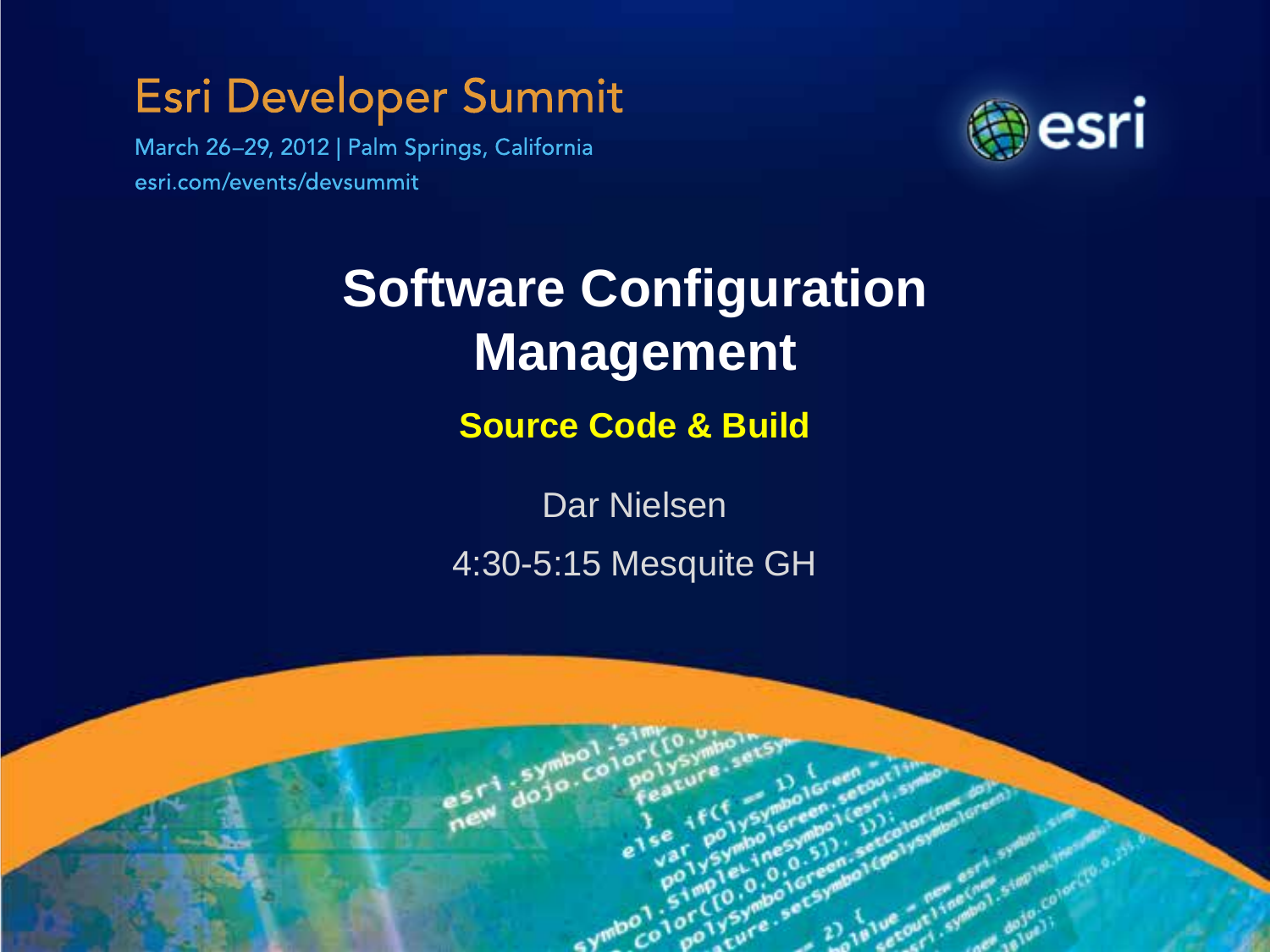# **Internal requirements for creating products** Research Development Platforms **Standards Testing Dependencies Source Setups** Builds Legal L10N **Normalize & automate the expectations, and needs Documentation**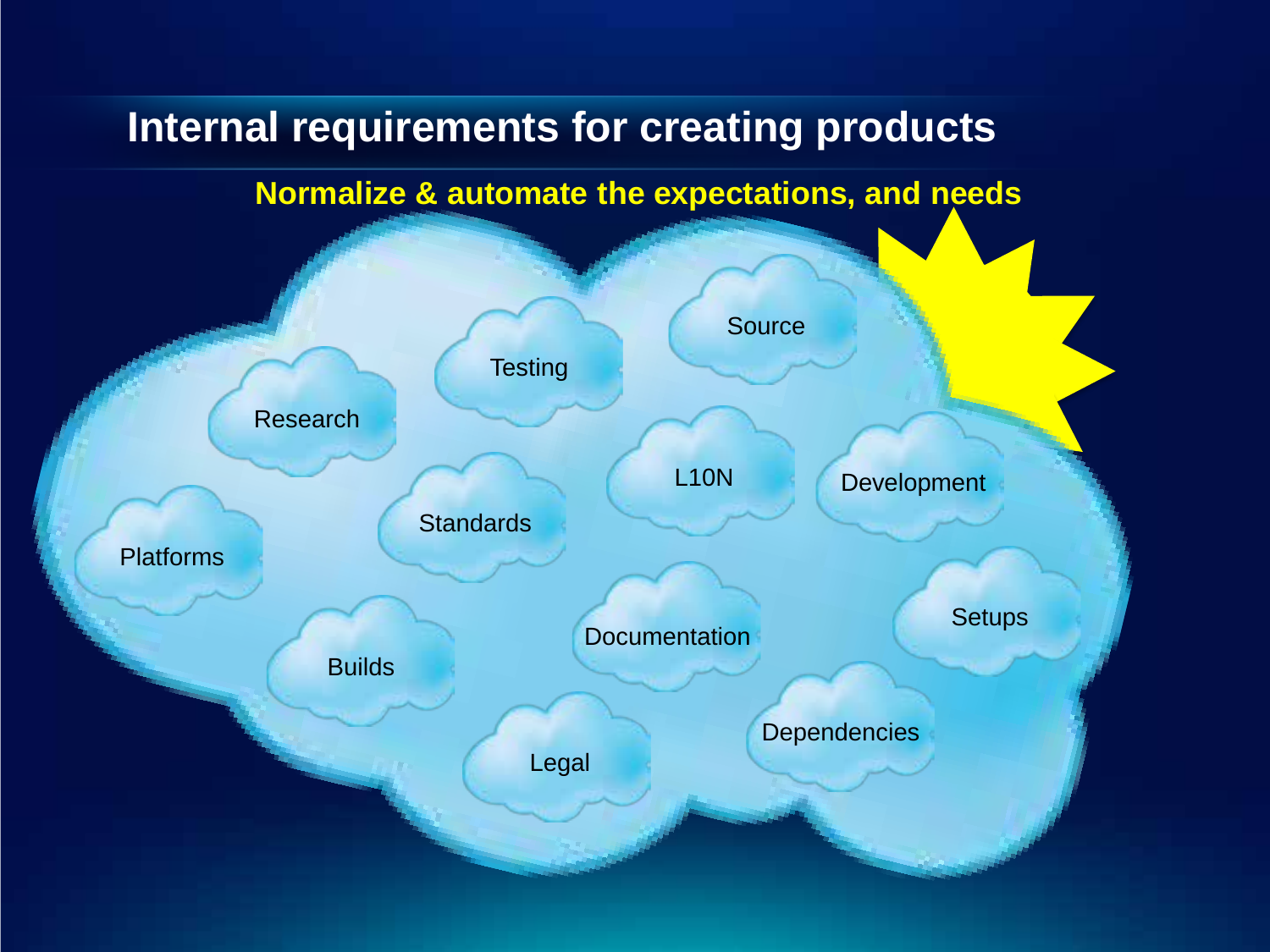**We started small, but have become large**

**ArcGIS Development**

- **700 PEs and Devs have access to the codeline**
- **300 Working in the codeline daily**
- **86,000 Files in build process**
- **1100 Projects**
- **150 Solutions**
- **5 hour build process (Label codeline to create setups)**

**…we have learned a lot about being efficient**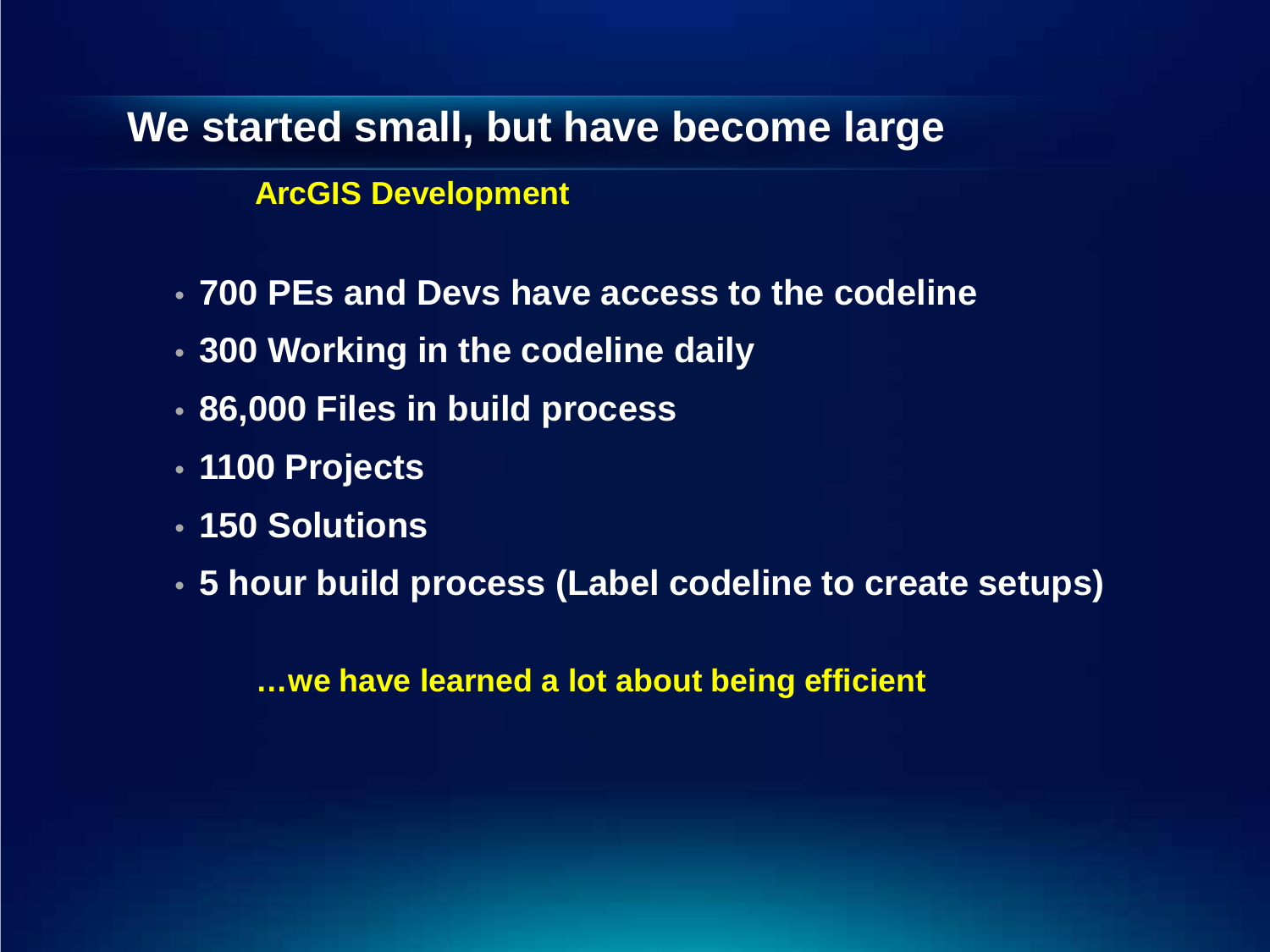## **Codebases always grow**

### **ArcGIS from 2004 to Today**

| <u> Files</u> | <b>Source</b> | <b>Comment</b> | <b>Both</b> | <b>Blank</b>                | <b>Total</b>                           |
|---------------|---------------|----------------|-------------|-----------------------------|----------------------------------------|
| 9.0 23,048    | 4,497,987     |                |             | 1,164,112 136,043 1,134,811 | 6,932,953                              |
| 9.1 25,302    | 5,272,188     | 1,395,981      |             | 198,109 1,748,184           | 8,614,462                              |
| 9.2 39,262    | 7,679,735     | 1,964,784      |             | 186,978 1,877,027           | 11,708,524                             |
| 9.3 44,381    | 8,851,827     |                |             |                             | 2,239,888 255,160 2,137,263 13,484,138 |
| 10.0 49,429   | 10,725,328    |                |             |                             | 2,383,965 296,514 2,564,839 15,970,646 |
| 10.1 50,171   | 11,015,699    |                |             |                             | 2,505,831 331,992 2597,983 16,451,505  |

**Line count (C, CPP, CS, H, IDL, JAVA, JS, JSP, RC)**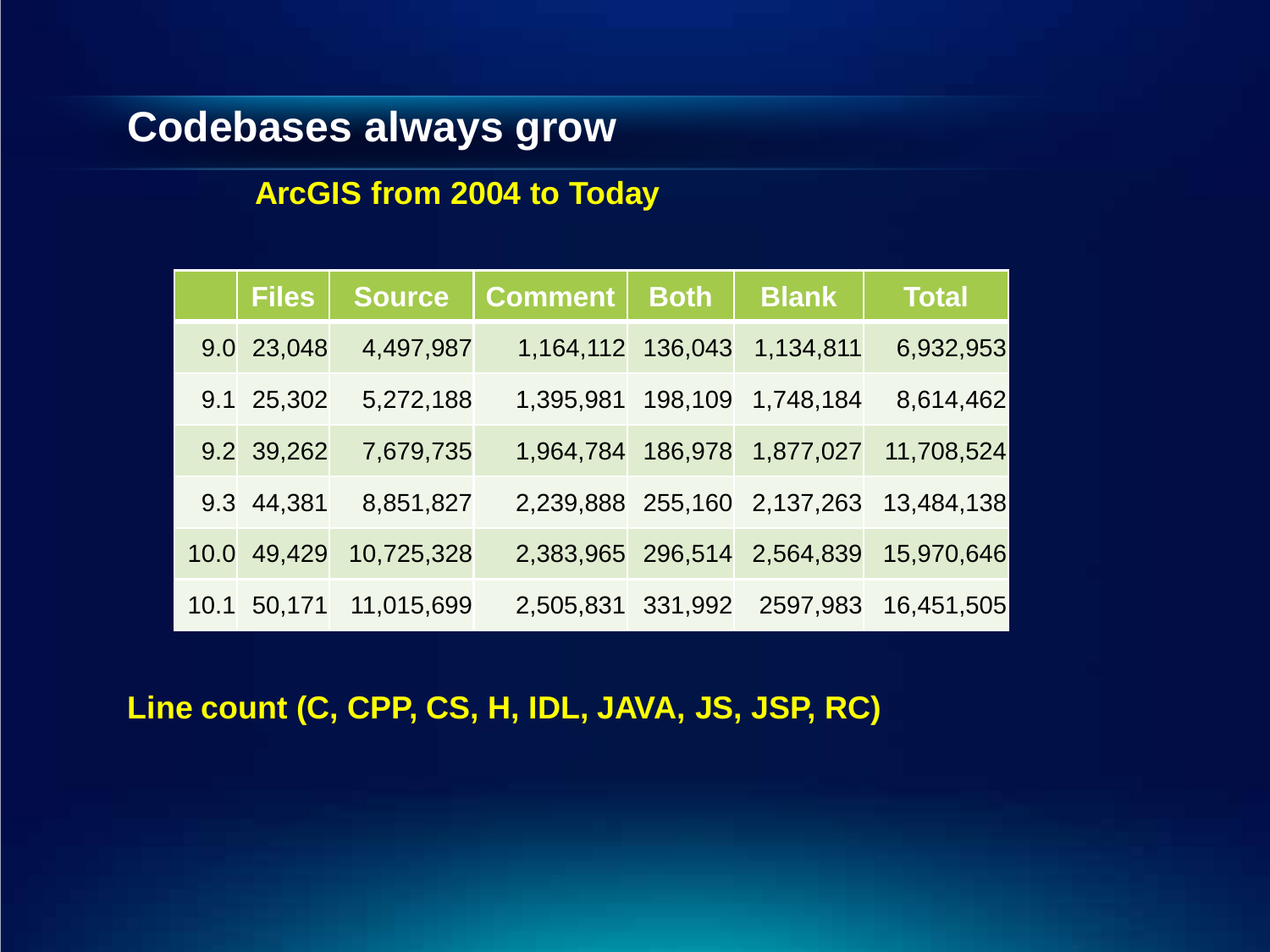## **SCM – Tools and Strategies for ArcGIS**

**For Small, Medium and Large Development Projects**

- **Source Code Organization & Coding**
- **Version Control**
- **Product Build Management**
	- **Build Scripting**
	- **Build Automation**
- **Managing and Maintaining Information**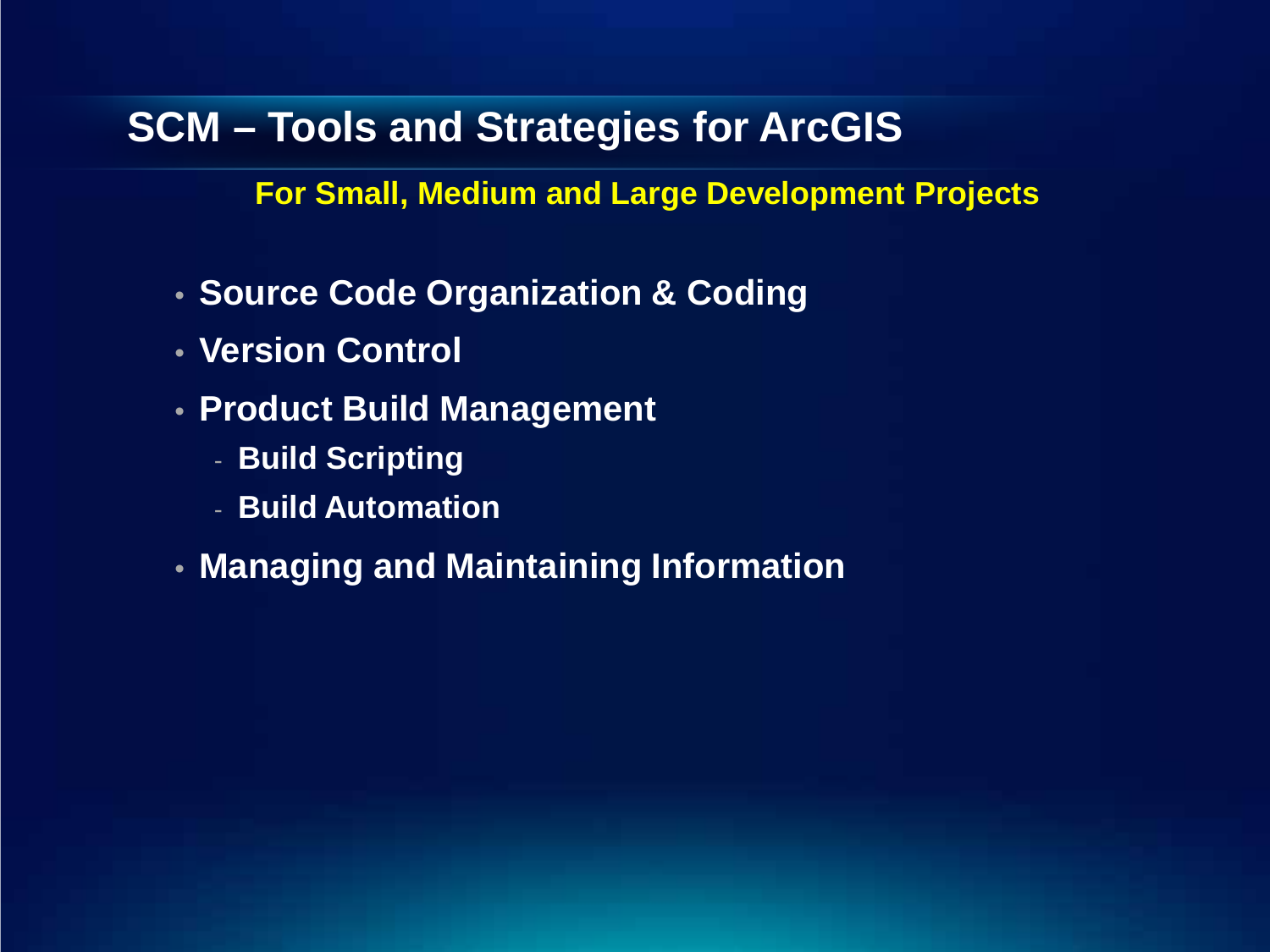## **Rules for organizing source files**

**Divide it, normalize it, and "own" it**

- **Highlevel team based container folders**
	- **Functional folders - .sln**
		- **Project folder - .vcproj & project specific source**
- **Place common resources in shared Highlevel folder**
	- **Cross functional dependencies [.h, build files, etc]**
	- **External dependencies**
- **Use the "real" name for items**
- **Use the "same" name for items and built resources**
- **Think about folder structure for non-build resources**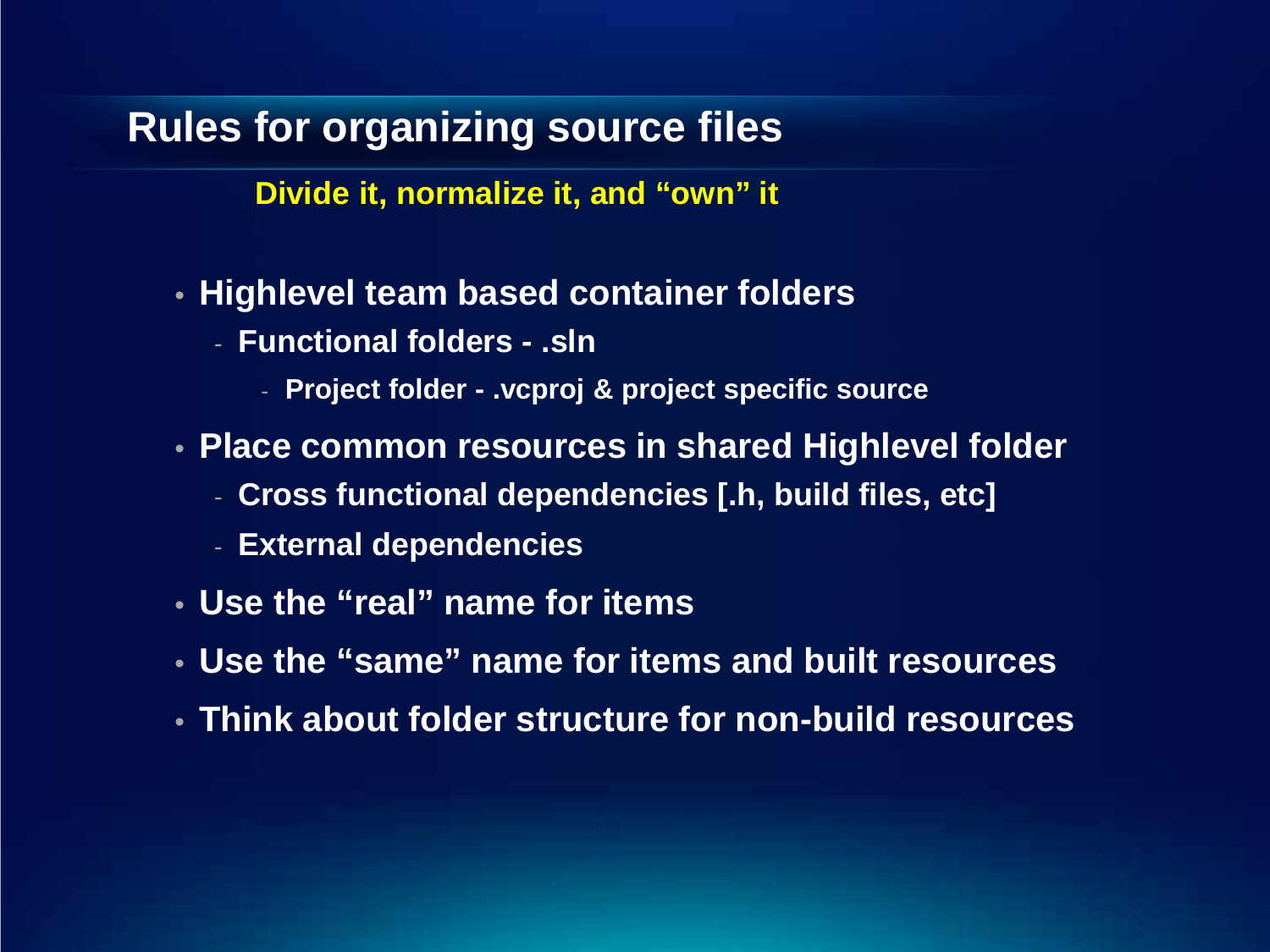## **Source code Folder Structure**

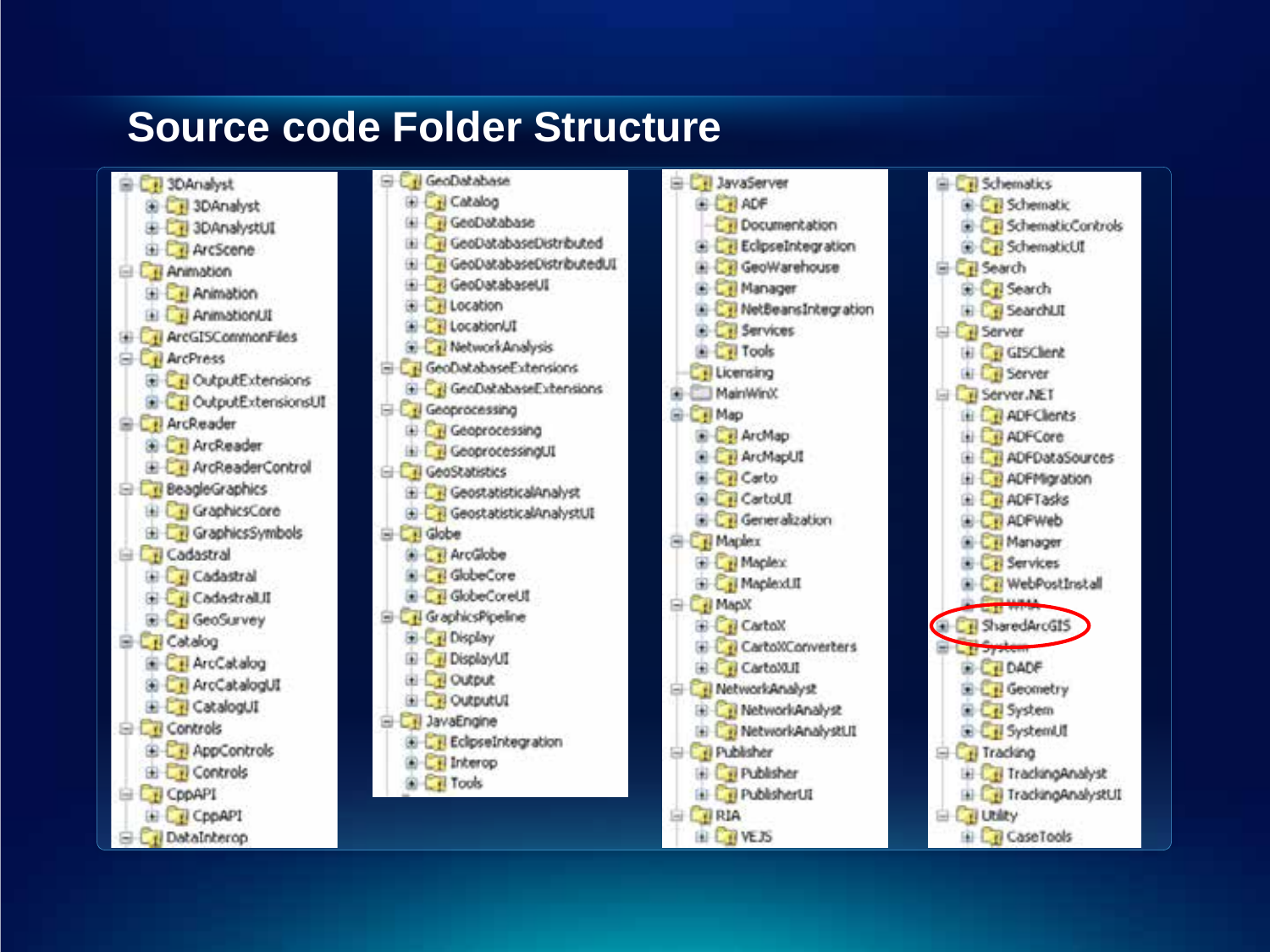## **How does it fit together?**

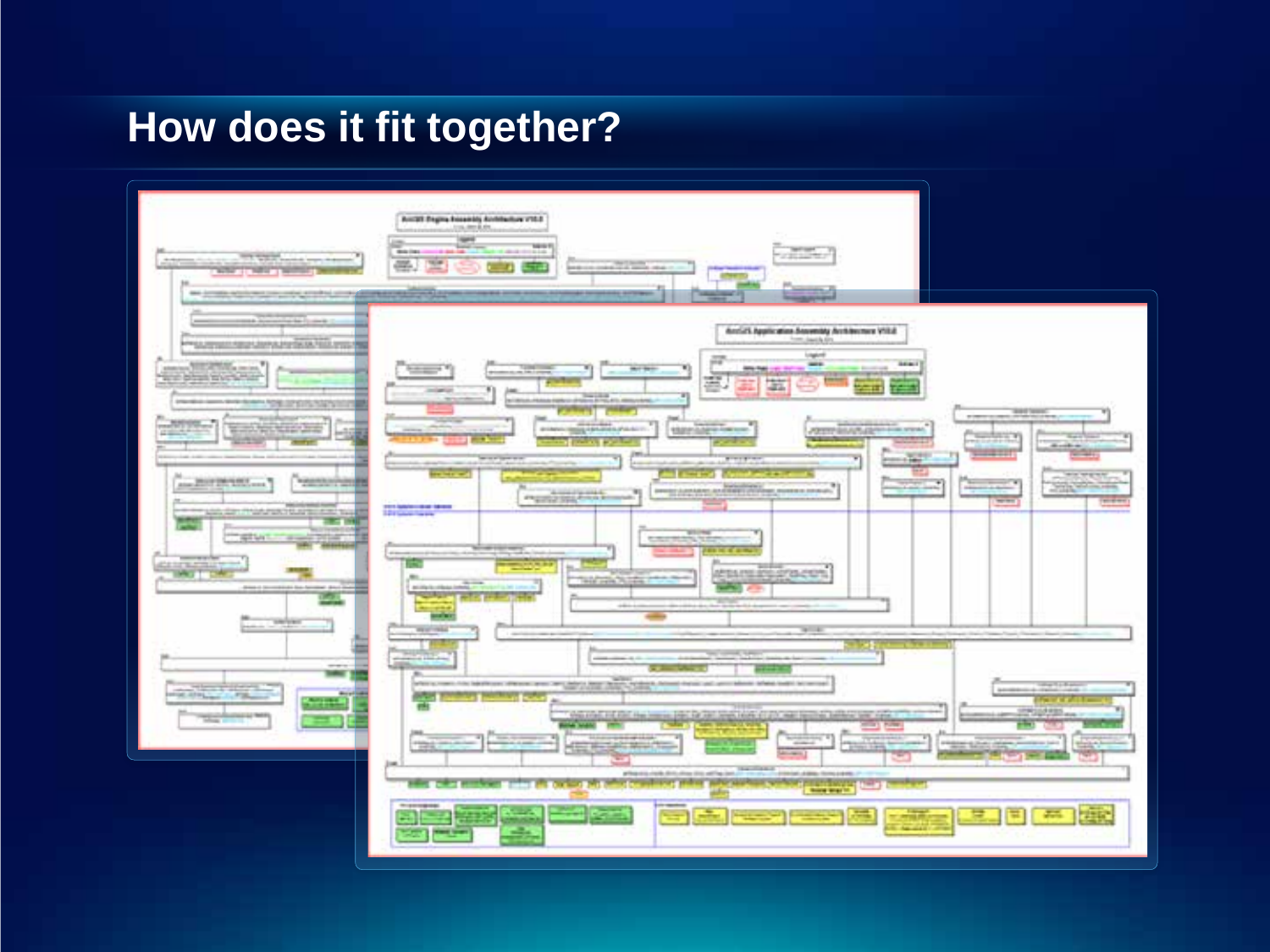## **What is in it? Who owns it?**

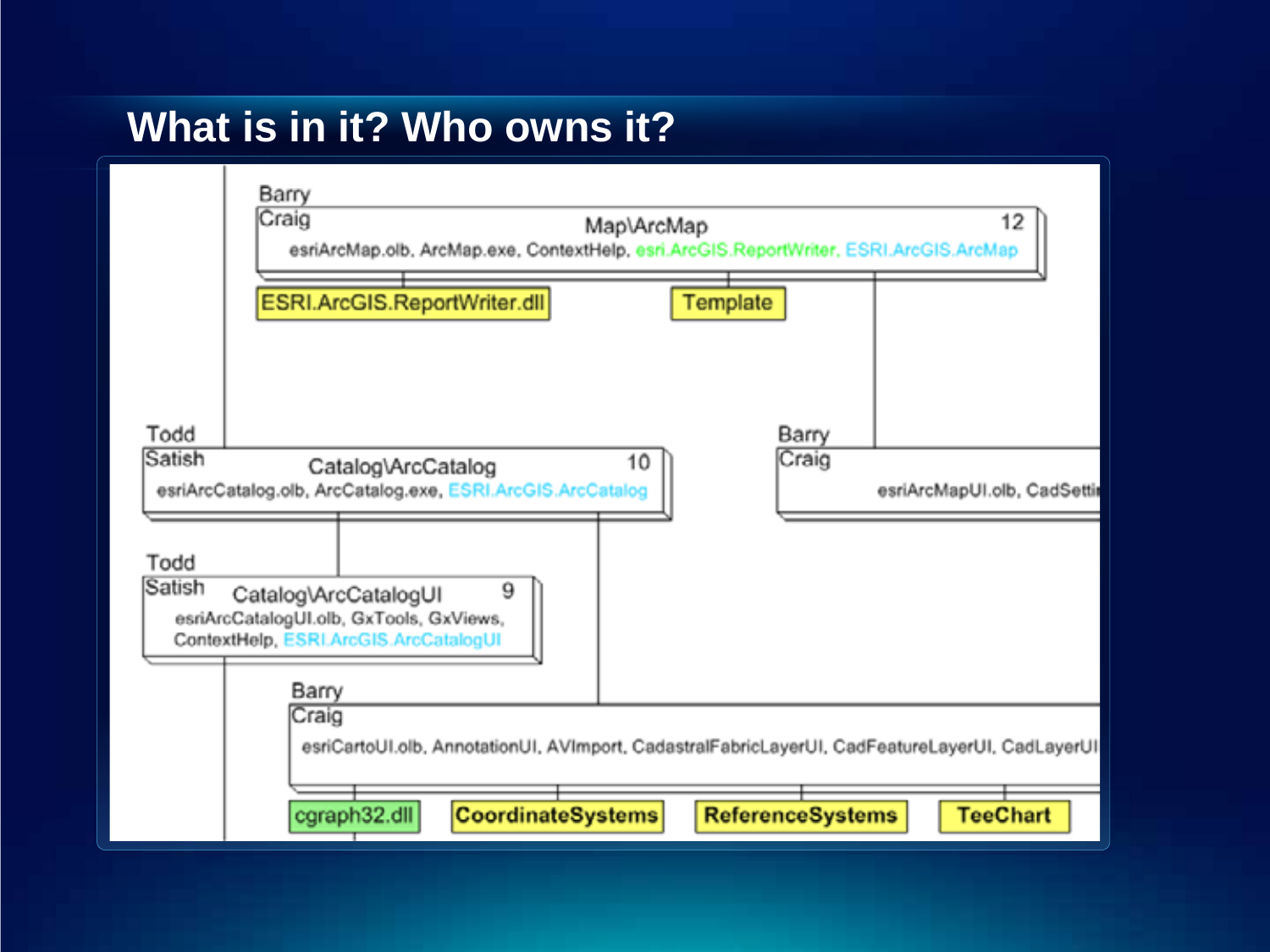## **Normalize the build settings with .vsprop files**

**Settings for each type of output**

- **Output locations**
	- **\bin, \lib, \dotnet, \obj**
- **Preprocessor definitions**
- **Optimization**
- **Common .h file location for include paths**

**PrecompiledHeaderFile="\$(IntDir)\\$(ProjectName).pch" OutputFile="\$(OutDir)\\$(ProjectName).exe"**

**For ant, use a common.properties file**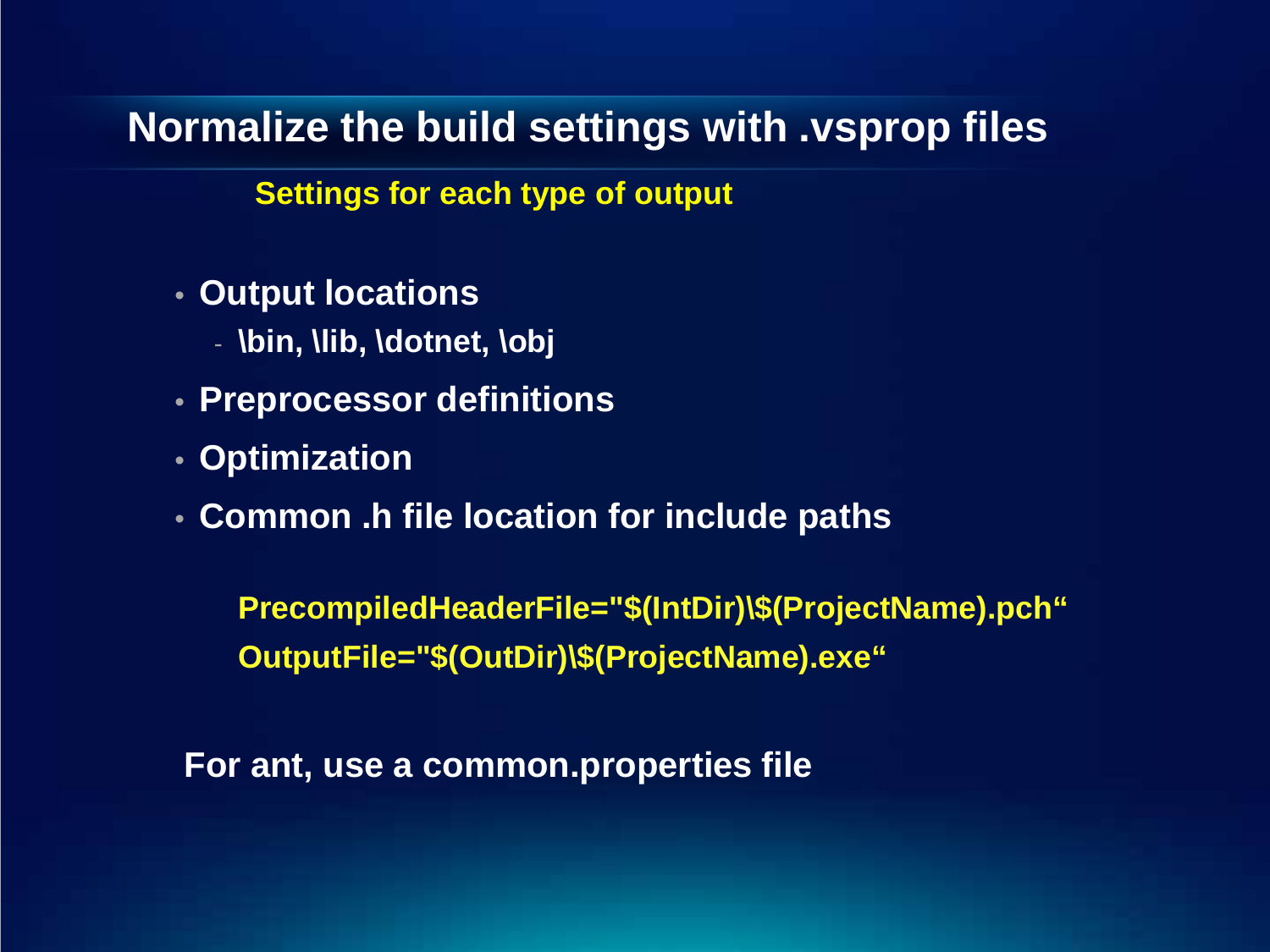## **Rules for Source Code**

**Make it easy to train devs and maintain source**

- **Use industry standard language coding styles**
	- **Search "Coding style guide", "Coding conventions"**
- **Verify source style**
	- **StyleCop or "Lint"**
- **Document your source**
	- **Doxygen**
- **Have a developer system setup document or script**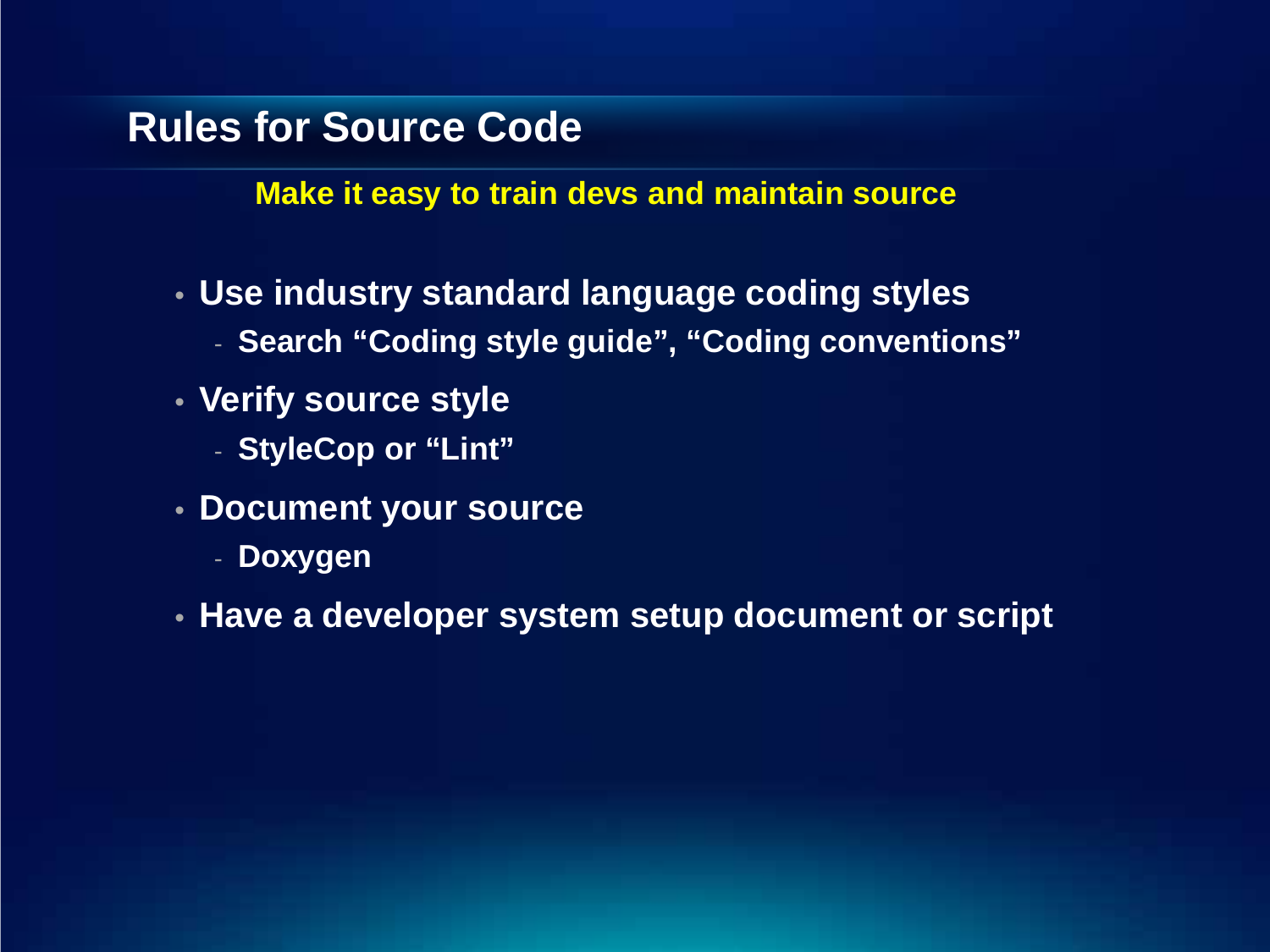## **Source Code Management**

**The "heart" of product development**

- **Version Control – many to choose from**
	- **Manage work items along with the source files**
	- **Good merge ability**
- **Manage build resources in a single codeline**
- **Separate codelines for non-build resources**
	- **Runtime support files**
	- **Test**
	- **Third party source code**
- **A source code database is a legal document**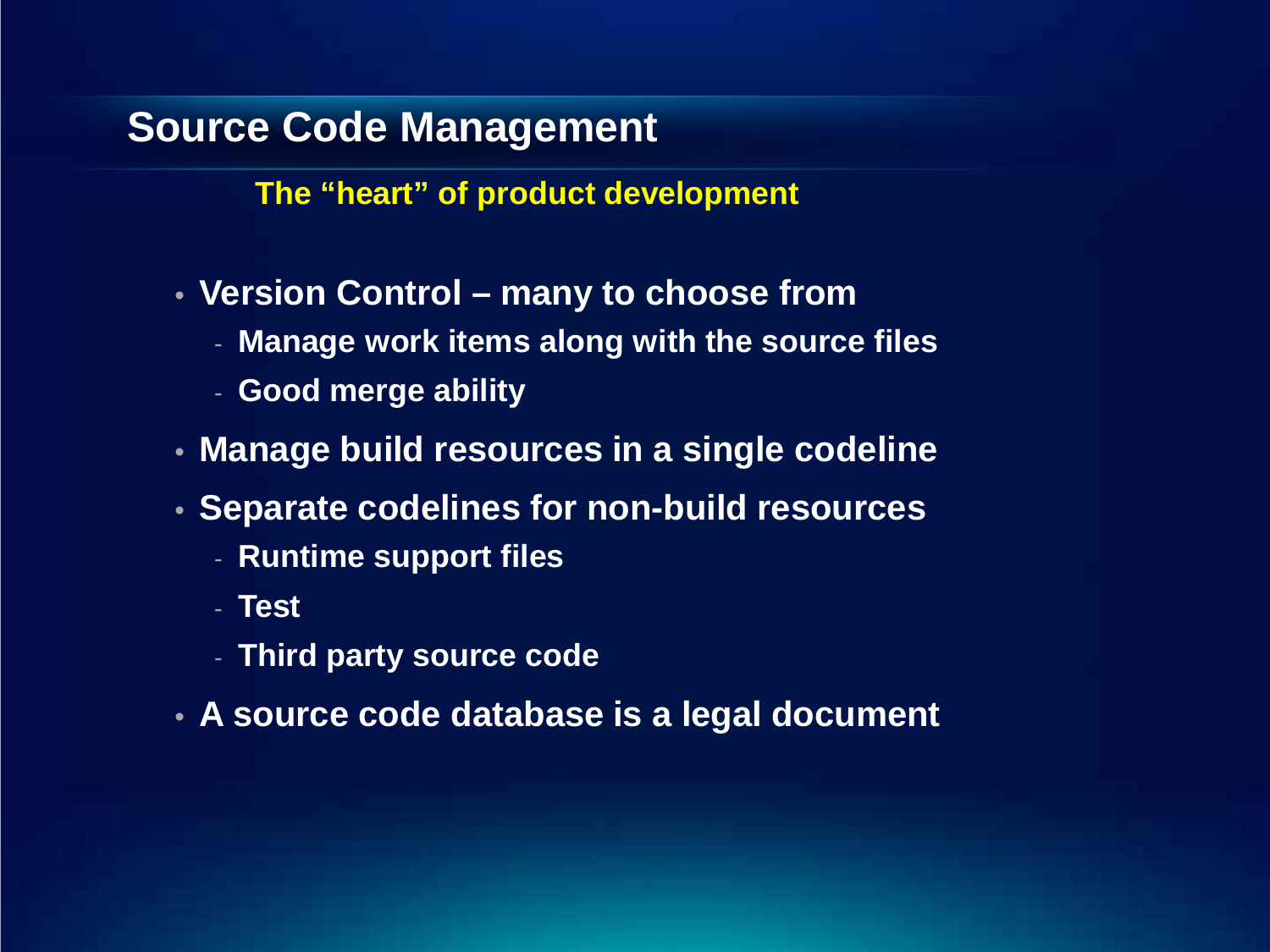## **Source Code Management**

### **Alternatives to branching**

- **Source code on a developers disk is a branch**
	- **Modify and checkin incrementally to main codeline**
- **New development in the main codeline**
	- **New functional areas**
- **Research managed independently of the codeline**
	- **Is not a branch from the mainline**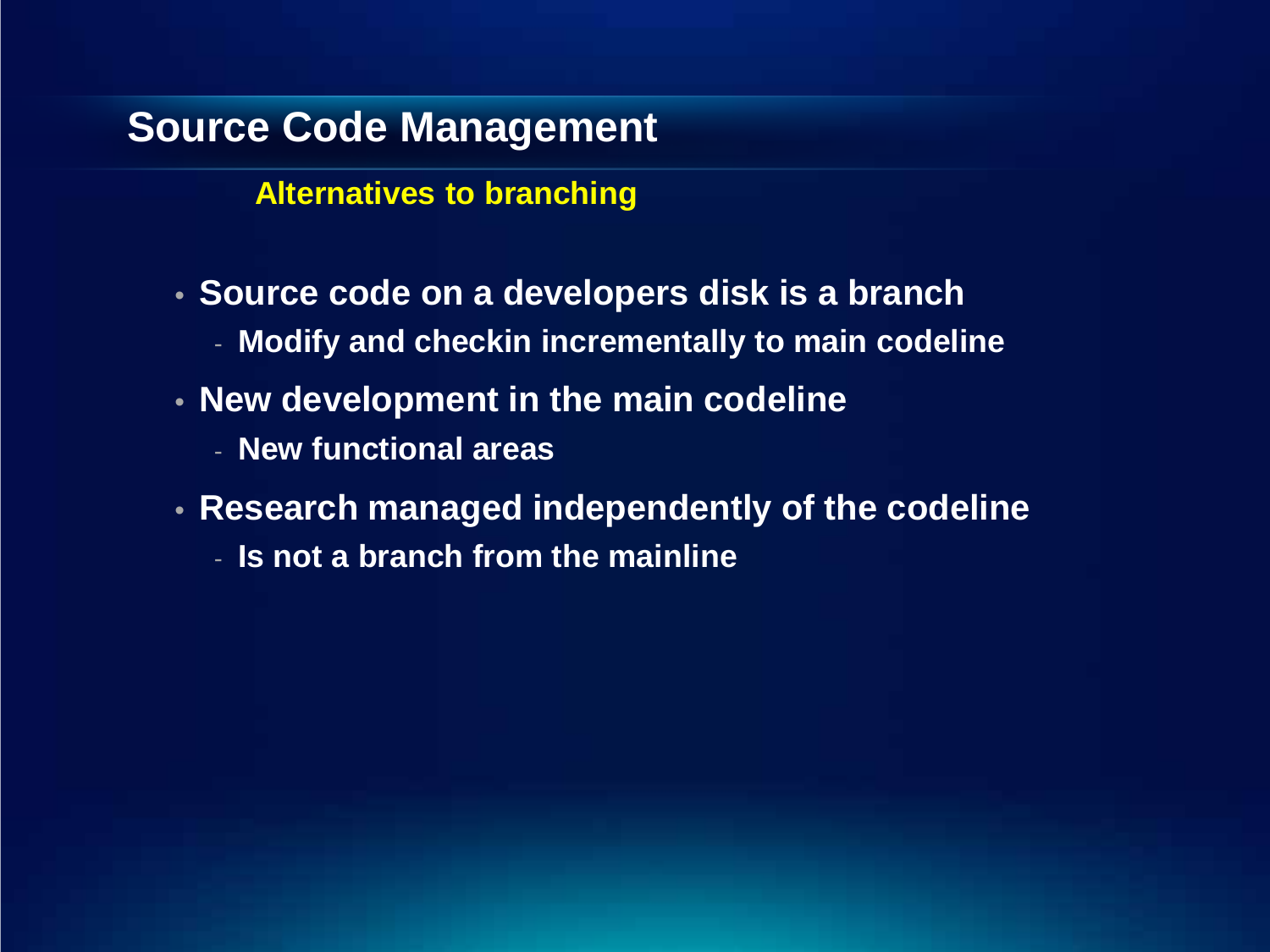## **Source Code Management**

### **Requirements for branches…**

- **Projects require a well defined plan and timeline**
	- **Shows team is invested in success of project**
- **Create branches to protect stability**
	- **Protect main codeline from development**
	- **Protect development from daily code churn**
- **Branch to ship**
- **Always create a branch for Service Packs**
	- **QFE fixes move from parent codeline to SP branches**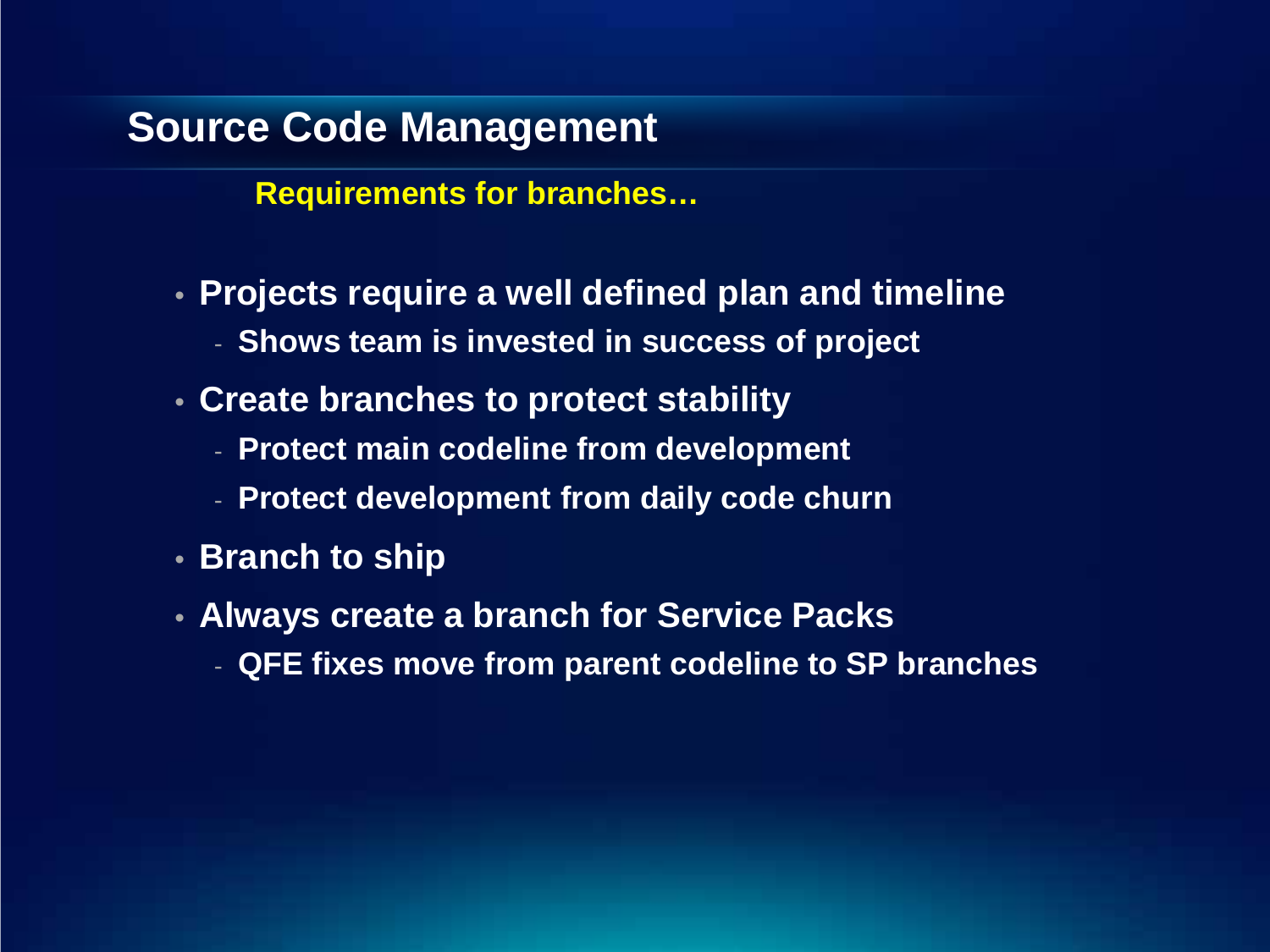## **Build Management**

**The "heartbeat" of product development**

- **Automating the build**
- **Build Scripting**
- **Expose build process to consumers**
	- **Report build status in real time**
	- **Maintain build results & history**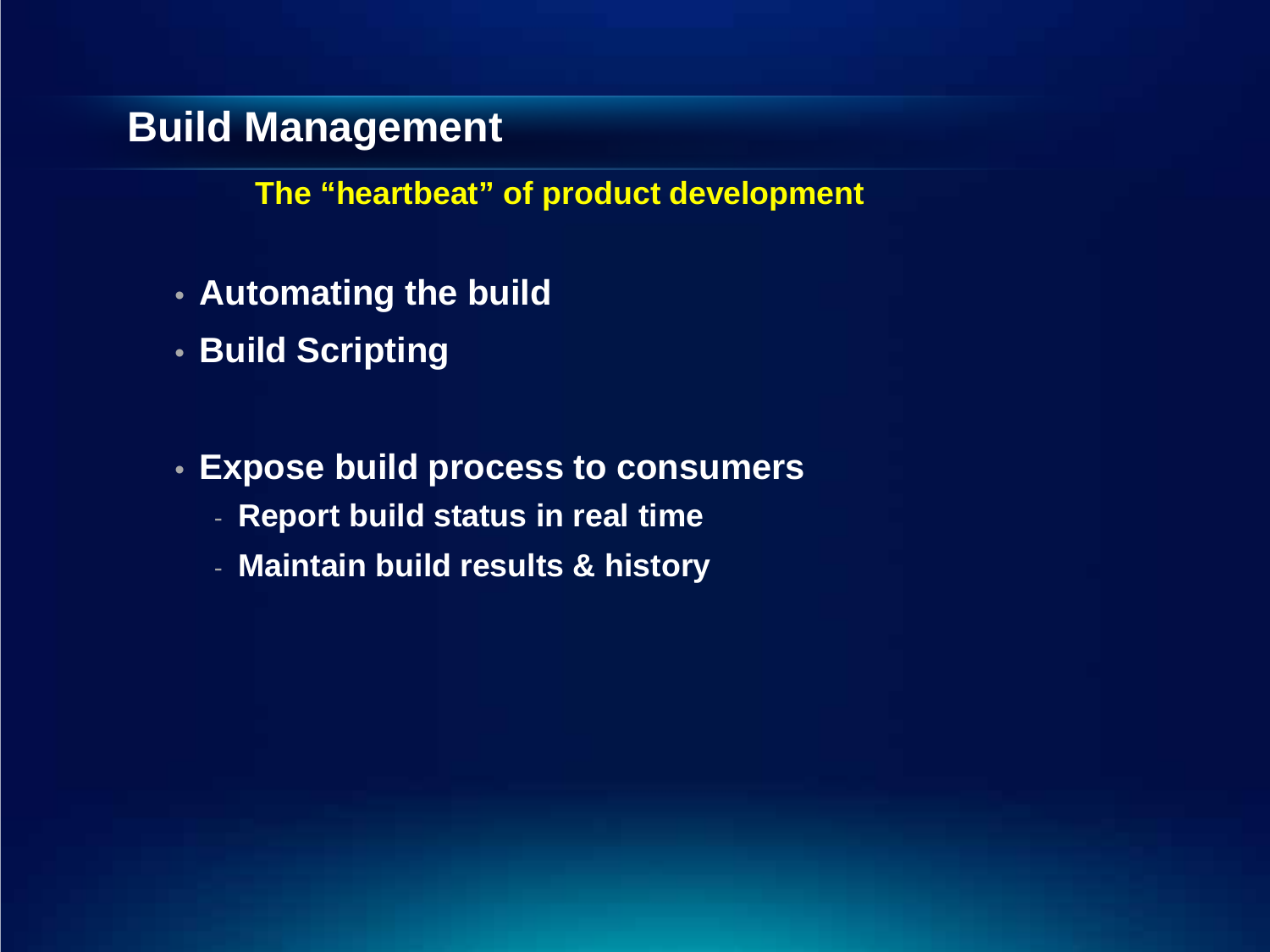## **Build Automation**

- **Build a product every day**
	- **Start at a specific time every day**
	- **Create daily build labels to sync code to products**

**STOP** 

- **Build errors happen… if so**
- **Development builds**
	- **Start at intervals throughout the day**
	- **Start via source change trigger**
- **Jenkins, TFS, or platform scheduler**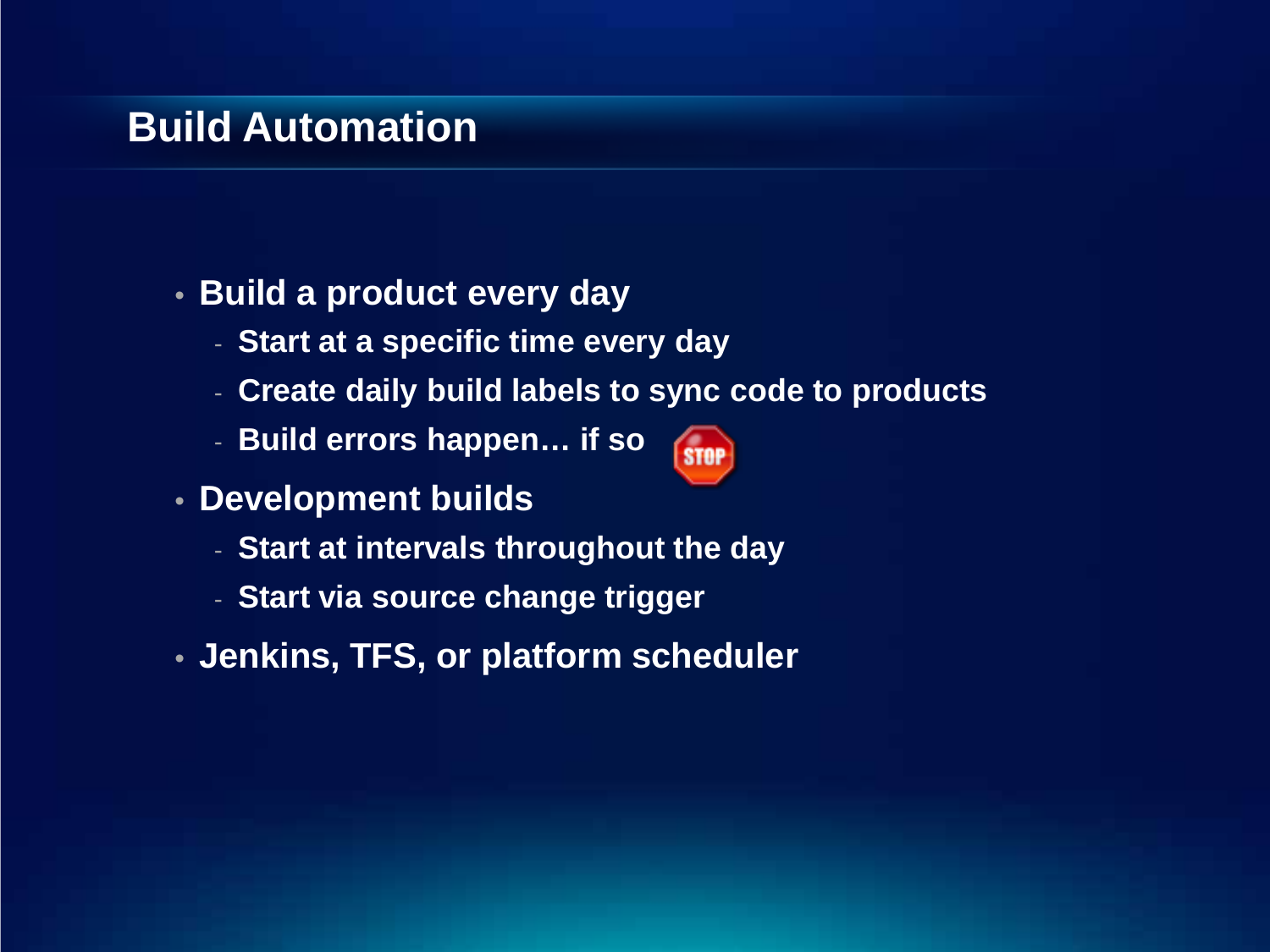## **Build Scripting**

### **Makes the build repeatable**

- **Script the entire build processes**
	- **FinalBuilder for MS Windows**
	- **Ant, Maven, Lua, etc.**
- **Pull & Build & Test**
- **Stage resources** 
	- **For teams**
	- **For setups**
- **Build setups & Test**
- **Deploy setups**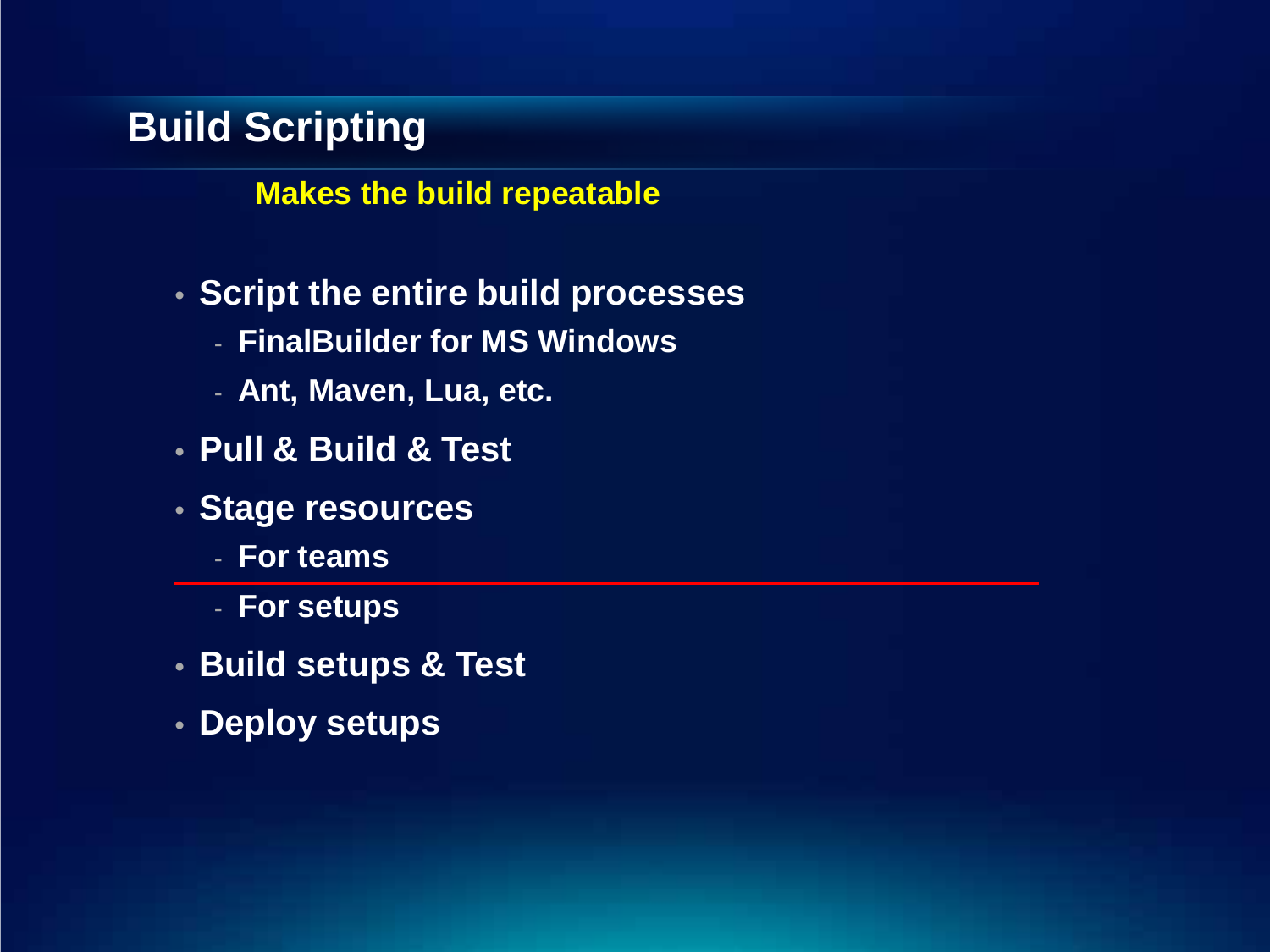

Version: 7.0.0.990 CCTO1 - 2010 PSoft Technologies Pty 116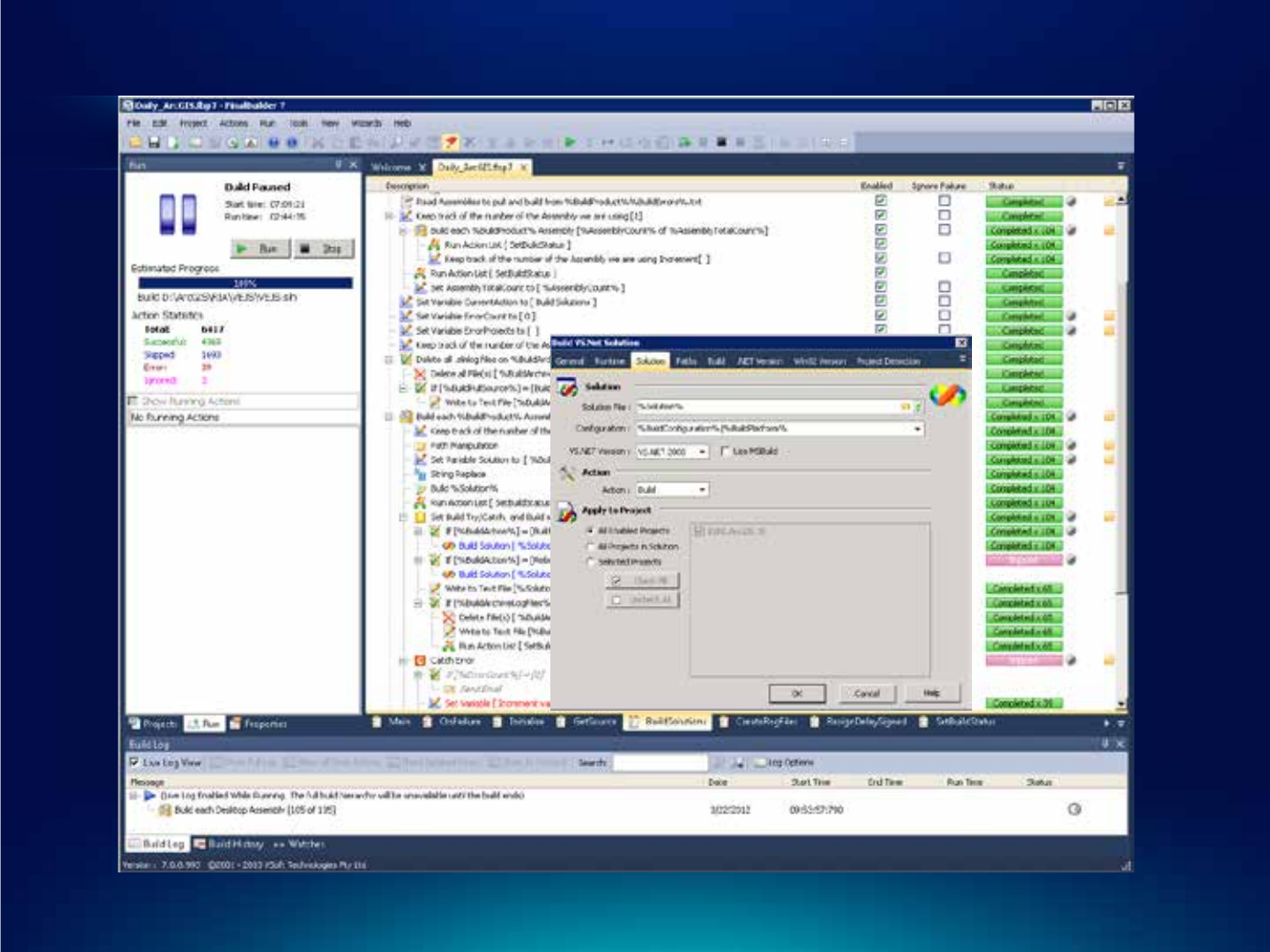## **Archiving Product Resources**

### **Persist built resources**

- **Maintain at least 30 daily builds:**
	- **Built binaries including .pdb files for daily SymbolServer**
	- **Build log files**
	- **Setups**
- **Final public builds are maintain permanently**
	- **Built binaries, including .pdb files for SymbolServer**
	- **Setups**
	- **Build servers & staging locations**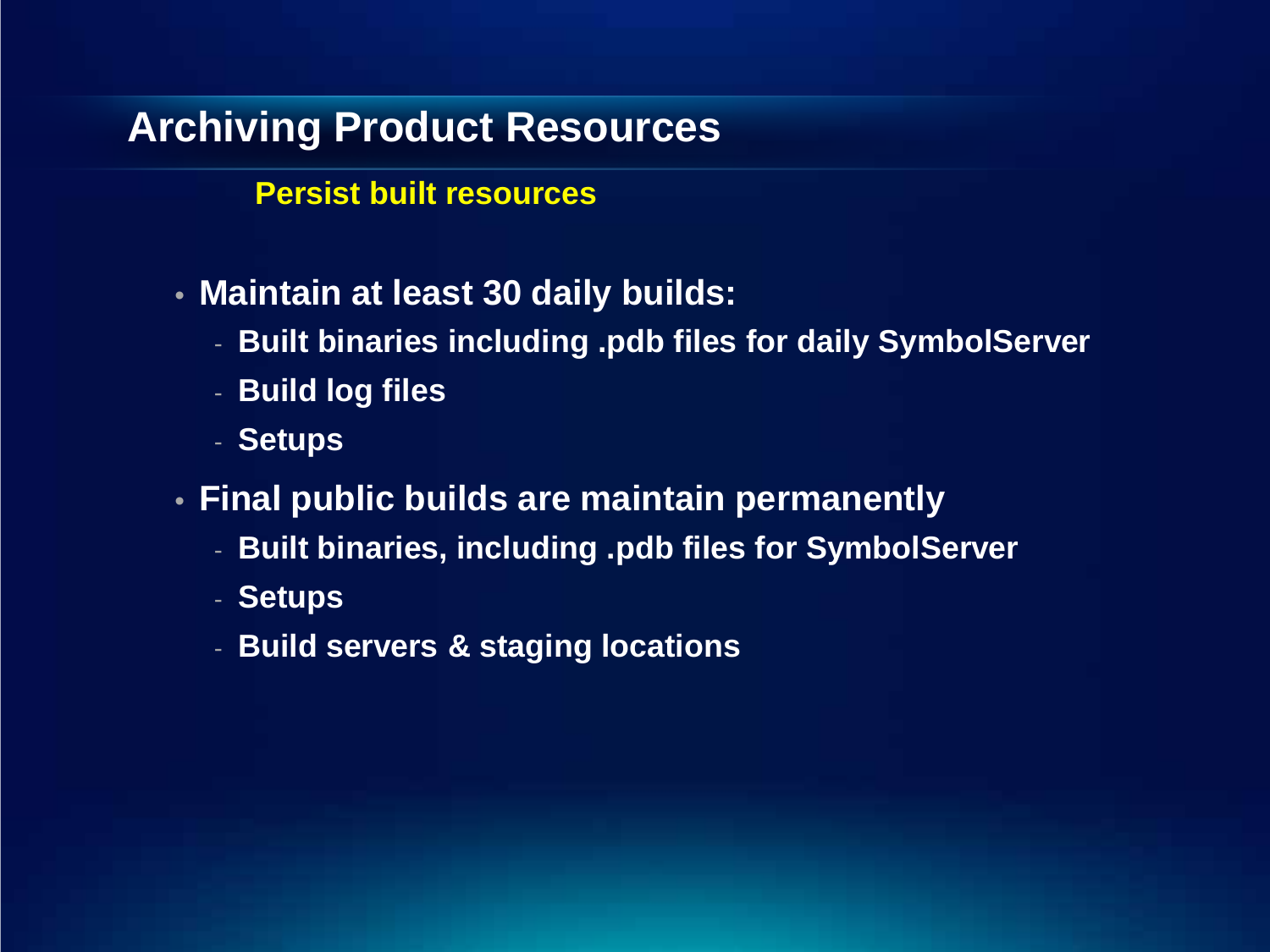## **Managing and Maintaining Information**

### **Master navigation page ties it all together**

- **Links to all important information**
	- **Build status**
	- **Source search**
	- **Agile Scrum Information**
	- **Code analysis & verification**
	- **Coding guidelines**
	- **Projects with branched resources**
	- **Third Party resources**
	- **Discussions**
	- **Disk resources**
	- **Important aliases**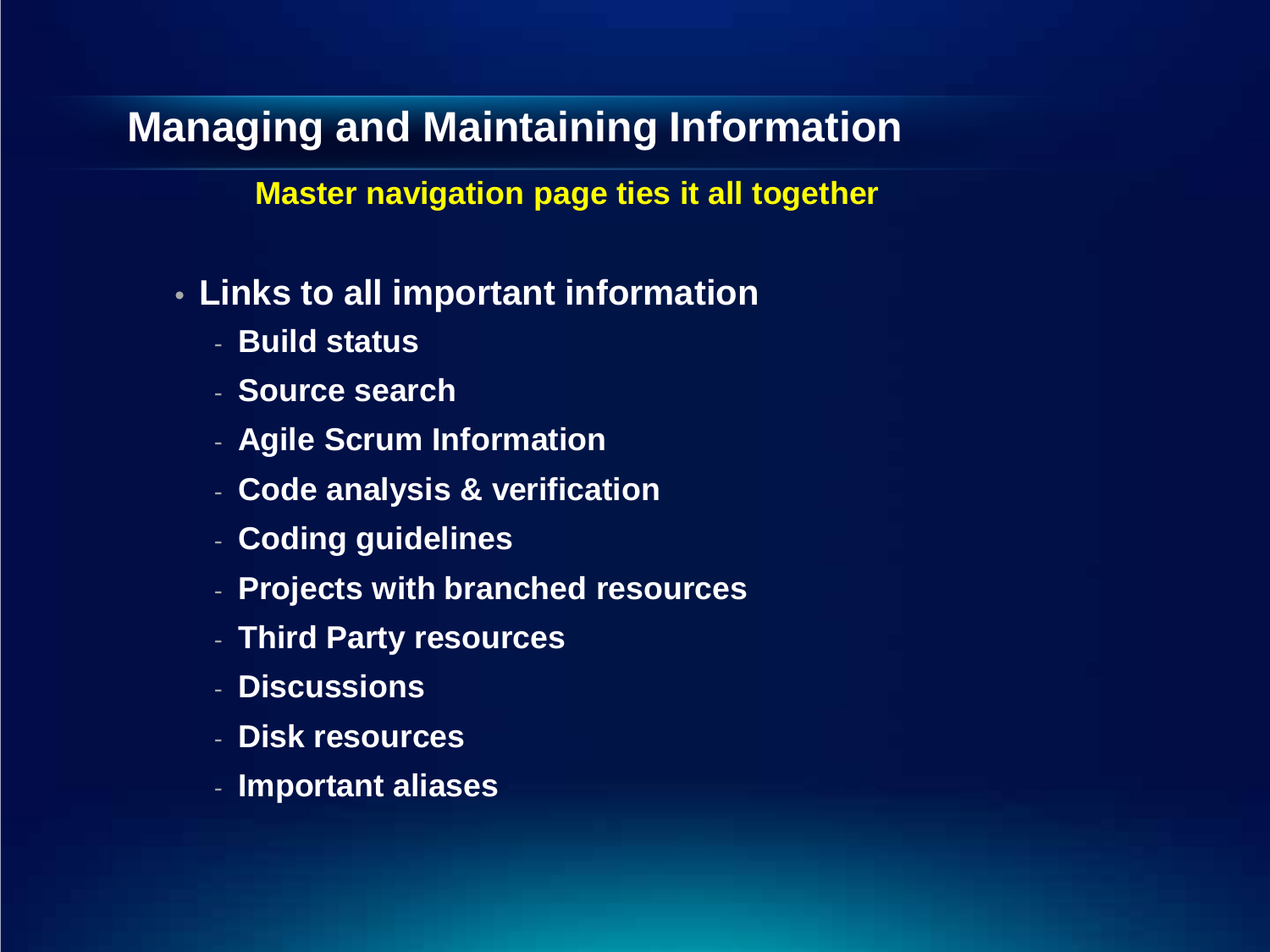

# **Demo: [Developer Central](http://devinfo/sites/DeveloperCentral/default.aspx)**

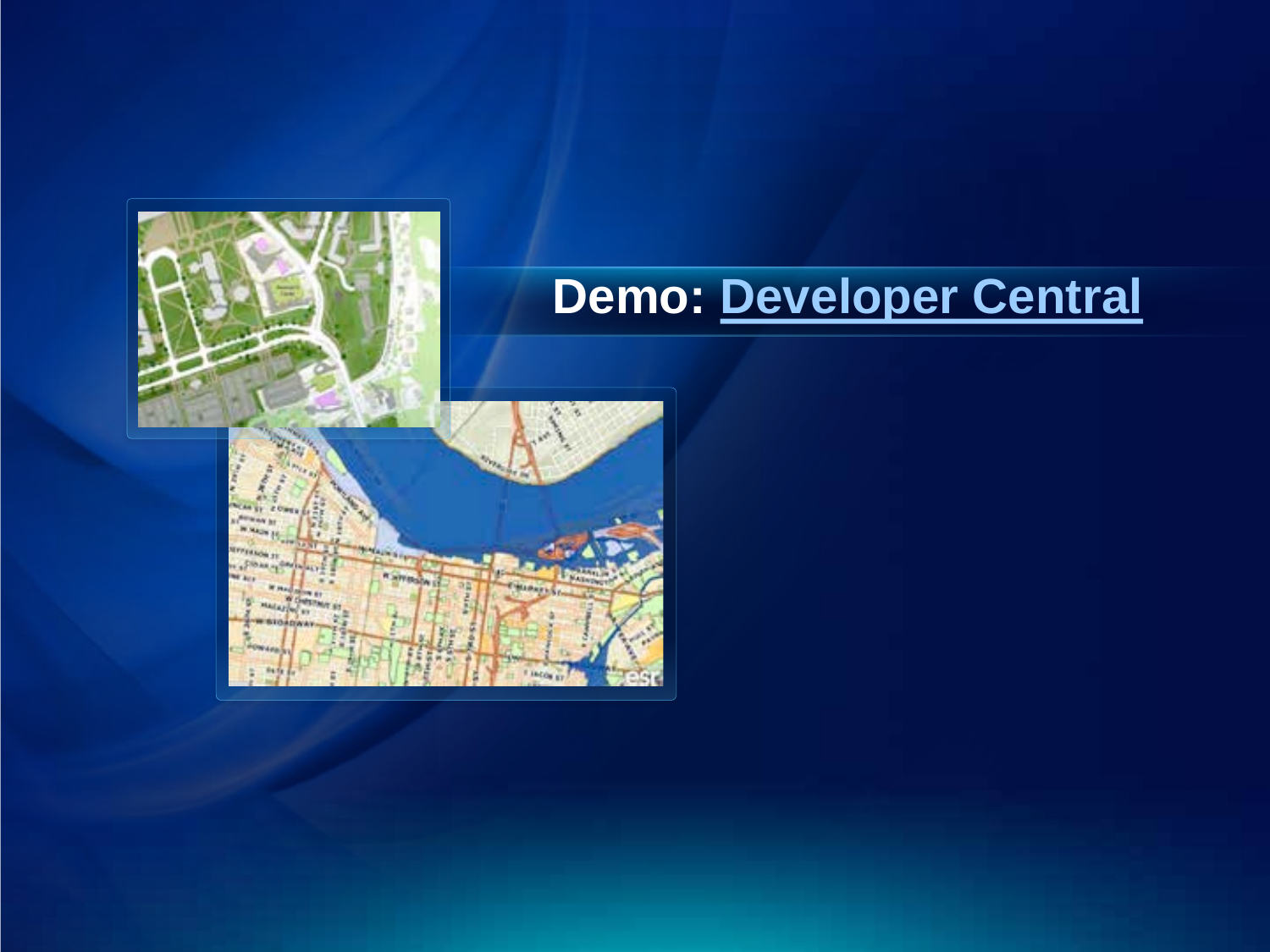Product Development Porte' > Developer Central Welcome Dar Nielsen . | **19** Developer Central This Star Developer Central [5] ø Site Actions \* **View All Site Content** Avditi Developer Information line **Documunts** If you have a questions related to any aspect of the Atctit6 Developer environment, use the appropriate Obcussion on the Explorer ber on the kit side of this page. . Shaned Documents h **Pictures** Ouick Links - 10.1 **Links** Type WHAT LIKE Modified **Buildings** . Developer Tools 19 15.1 Daily Build Status 30 1/9/2011 7:25 AM ü · 10 BuildErrors **CARD SCULL** Đ а 18.1 Source Search 13 11/2/2010 3:28 PM · Internal Presentations Ð ū Smimoorks 20 3/26/2012 8:59 AM Contacts . Third Party в is. o Source code Validation (Tryoll4 Server) 9/20/2010 9:13 AM Led flume Department D Crash during & Symbol Servers  $15$ 6/14/2011 4:17 PM Gettical of а Discussions D œ, **Jrd Party Dependencies**  $12 -$ 3/11/2011 8:06 AM Arctiff Builders \* General Decussion а 63 ArcSDE Build status  $15$ 2/11/2011 8:11 AM StarTeam Administration . Visual Studio Disturbite D Ð Arctil'S 10.1 Gold Tree and the War Room Procedures (PPT fies)  $10 -$ Source code Validation - SCV 2/11/2011 8:06 AM · StarTeam Discussion s) n Daly Salid Status  $13$ 2/15/2011 1:02 PM Emprisone (Creek dumps) · Build Decussion 1Q) Service Pack build & Release Information in. o L'INVIDEI 9-DE AM Sakin Builders « StarTeam Change ü 5 Coding Guidelines 10.1  $\pm$ 1/18/2011 9-01 AM **Request Discussion** StarTeam Cheat Sheets D о Development Branchad views alla  $15$ 1/26/2011 13:12 AM \* ANGLE Developer + StarTeam Instalation Instuctions social 痧 Ω VMWare lab manager  $12$ 1/26/2011 11:12 AM # StarTeam GLO Line Tips  $-5$ de 97-5de п Ð Change Request/Sound tracking ShanePoint etc. 15 1/36/3011 11/12 AM . Source code Validation o o Find a Change Request 35 1/26/2011 11:12 AM **SSCV** Developer Disk Locations · Gallegiel Decumion α Assembly Architecture disgrems 33 5/26/2011 11:52 AM **USL** \* Error Reports (Crash Add new link All Current 10.1 And25 Resources dunce) Al Gurrent AntiltiAurtine Resources \* AndGIS Server Developer System Setup Current Daily Build 10.1 Debug **Surveys** Tile Current Daily Build 10.1 Railways **El Recycle Rin** 15.1 Server Developer System Setup to Build Arobits. Current SP - 10.0 SP Bult Reporters 10.1 Developer System Satup to Build Mobile. Current SP - 9.3.1 SP1 Resources 30.1 Developer System Setup to Build AntO15. Developer Only - Archived Final ArcSZS [wth. 10.0 Developer System Satup to Build And33L **MOUTER** 14 San er Developer System Setup to Build AntilfS. Developer Only - Andrived Final Explorer Twithsource) 1/4 Developer System Setup to Build ArcSCO. Developer Only - Archived Pinel SP [with 3.1 Developer System Setup to Build ArcGLS. **BOUNDE** 1.2 Developer System Salup to Build AroditS. Public - Anchiusci Ralesses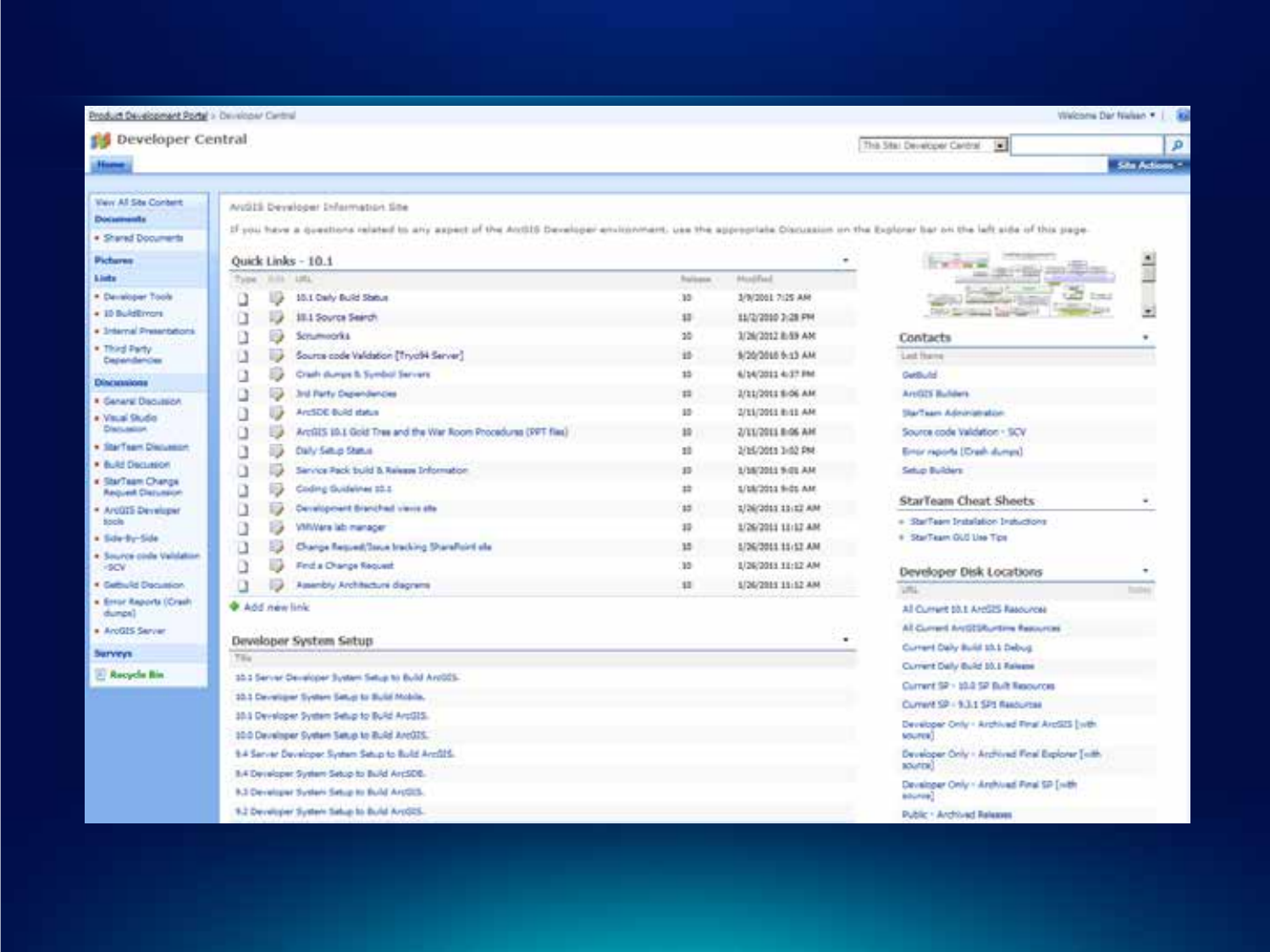| <b>Daily Build Status</b>                                                                                                                                                         |                               |                                                   |                               |                    |  |  |  |
|-----------------------------------------------------------------------------------------------------------------------------------------------------------------------------------|-------------------------------|---------------------------------------------------|-------------------------------|--------------------|--|--|--|
| Build Processes                                                                                                                                                                   |                               | <b>Status</b>                                     |                               |                    |  |  |  |
| $H = MCGS$<br>1 ArcOS 10.1 Release 32bit<br>Arouts 10.1 Debug 32tilt<br>ArcOlo 10.1 Release 64bit<br>ST ArcGG 13.1 Debug E4bit<br>E: ArcGS Java 10.1 Release<br><b>B</b> Explorer |                               | Solution                                          | Lost Buit                     | Status             |  |  |  |
|                                                                                                                                                                                   |                               | -1 Prebuild                                       |                               |                    |  |  |  |
|                                                                                                                                                                                   |                               | Pul Source                                        | Mon, Feb 21, 2011 12:22:00 PM | <b>Soccessful</b>  |  |  |  |
|                                                                                                                                                                                   |                               | B Desktop                                         |                               |                    |  |  |  |
|                                                                                                                                                                                   |                               |                                                   | Mon. Feb 21, 2011 12:24:00 PM | Successful         |  |  |  |
|                                                                                                                                                                                   | Explorer 1500 Release         | System/System                                     |                               |                    |  |  |  |
| <b>B</b> OotHET                                                                                                                                                                   |                               | BeagleGnsphicalGraphicaCore                       | Moh. Feb 21, 2011 12:27:03 PM | Successful         |  |  |  |
|                                                                                                                                                                                   | Doll/ET.2.0 Release           | System/System31                                   | Mon, Feb 21, 2011 12:27:18 PM | Sciences attal     |  |  |  |
| He Moble                                                                                                                                                                          |                               | System/Geometry                                   | Mon. Feb 21, 2011 12:28:51.PM | <b>Loccessful</b>  |  |  |  |
|                                                                                                                                                                                   | Mobile 10.0 Release           | BeagleGraphics/GraphicsSymbols                    | Mon. Feb 21, 2011 12:29:34 PM | Successful         |  |  |  |
| Service Pack                                                                                                                                                                      |                               | BeagleDraphics\OraphicsPrint                      | Mon. Feb 21, 2011 12:30:07 PM | Successitut        |  |  |  |
|                                                                                                                                                                                   | El ArcOB 10.0 SP2 Release     | GraphicaPipeline/Display                          | Mon. Feb 21, 2011 12:31:04 PM | <b>Successful</b>  |  |  |  |
| Si ArcGIS 10.0 SP2 Debug                                                                                                                                                          |                               | ServenServer                                      | Mon, Feb 21, 2011 12:31:54 PM | Successful         |  |  |  |
|                                                                                                                                                                                   |                               | GraphicaPpelneVOutput                             | Mon, Feb 21, 2011 12:32:35 PM | Successful         |  |  |  |
|                                                                                                                                                                                   |                               | Geodatabasel@edDatabase                           | Mon. Feb 21, 2011 12:36:54 PM | Successful         |  |  |  |
|                                                                                                                                                                                   |                               | Server/GSClent                                    | Mon, Feb 21, 2011 12:30:32 PM | Successful         |  |  |  |
|                                                                                                                                                                                   |                               | ServerMrpGISServerStartUp                         | Mon. Feb 21, 2011 12:36:39 PM | Successful         |  |  |  |
|                                                                                                                                                                                   |                               | Datasources/DataSourcesFile                       | Mon. Feb 21, 2011 12:39:15 PM | Successful         |  |  |  |
|                                                                                                                                                                                   |                               | Datascurces/DataScurces/3D5                       | Mon, Feb 21, 2011 12:40:24 PM | <b>Buccessful</b>  |  |  |  |
|                                                                                                                                                                                   |                               | Datasnurces/DataSources/DMDB                      | Mon, Feb 21, 2011 12:40:51 PM | <b>Buccossful</b>  |  |  |  |
|                                                                                                                                                                                   |                               | Datascurces/DataScurcesRaster                     | Mon. Feb 21, 2011 12:45:34 PM | <b>Buccessfull</b> |  |  |  |
| <b>Details</b>                                                                                                                                                                    |                               | Datasnunces/DataSounces/MetCDF                    | Mon, Feb 21, 2011 12:46:07.PM | lucressful         |  |  |  |
| <b>Name</b>                                                                                                                                                                       | Value.                        | GeodatsbaselGeoDatsbaseDatribubed                 | Mon, Feb 21, 2011 12:47:12 PM | Successful         |  |  |  |
| Status Overview                                                                                                                                                                   | Successful                    | GeoDatabaseExtensions/GeoDatabaseExtensions       | Mon. Feb 21, 2011 12:48:23 PM | Successful         |  |  |  |
| <b>Build</b>                                                                                                                                                                      | Complete                      | Map/Carto                                         | Mon; Feb 21, 2011 12:52:33 PM | <b>Buccessful</b>  |  |  |  |
| Build Number                                                                                                                                                                      | 10:1.0.2662                   | MacdesOMacdex                                     | Mon. Feb 21, 2011 12:54:32 PM | Successful         |  |  |  |
| <b>Build Date</b>                                                                                                                                                                 | Mon. Feb 21, 2011 12:08:34 PM |                                                   | Mon. Feb 21, 2011 12:55/09 PM | <b>Buccessfull</b> |  |  |  |
|                                                                                                                                                                                   |                               | GeodalabaseWetworkAnalysis<br>GeodatabaselLocaton |                               | Successful         |  |  |  |
|                                                                                                                                                                                   |                               |                                                   | Mon, Feb 21, 2011 12:57:31 PM | Successful         |  |  |  |
|                                                                                                                                                                                   |                               | MapXXCartoX                                       | Mon, Feb 21, 2011 01:01:05 PM |                    |  |  |  |
|                                                                                                                                                                                   |                               | GeoAnalysfiGeoAnalyst                             | Mon, Feb 21, 2011 01:04:24 PM | Successful         |  |  |  |
|                                                                                                                                                                                   |                               | Animation/Animation                               | Mon, Feb 21, 2011 01:05:00 PM | Successful         |  |  |  |

Man, Feb 21, 2011 01:05:58 PM

Successful

Map/Generalization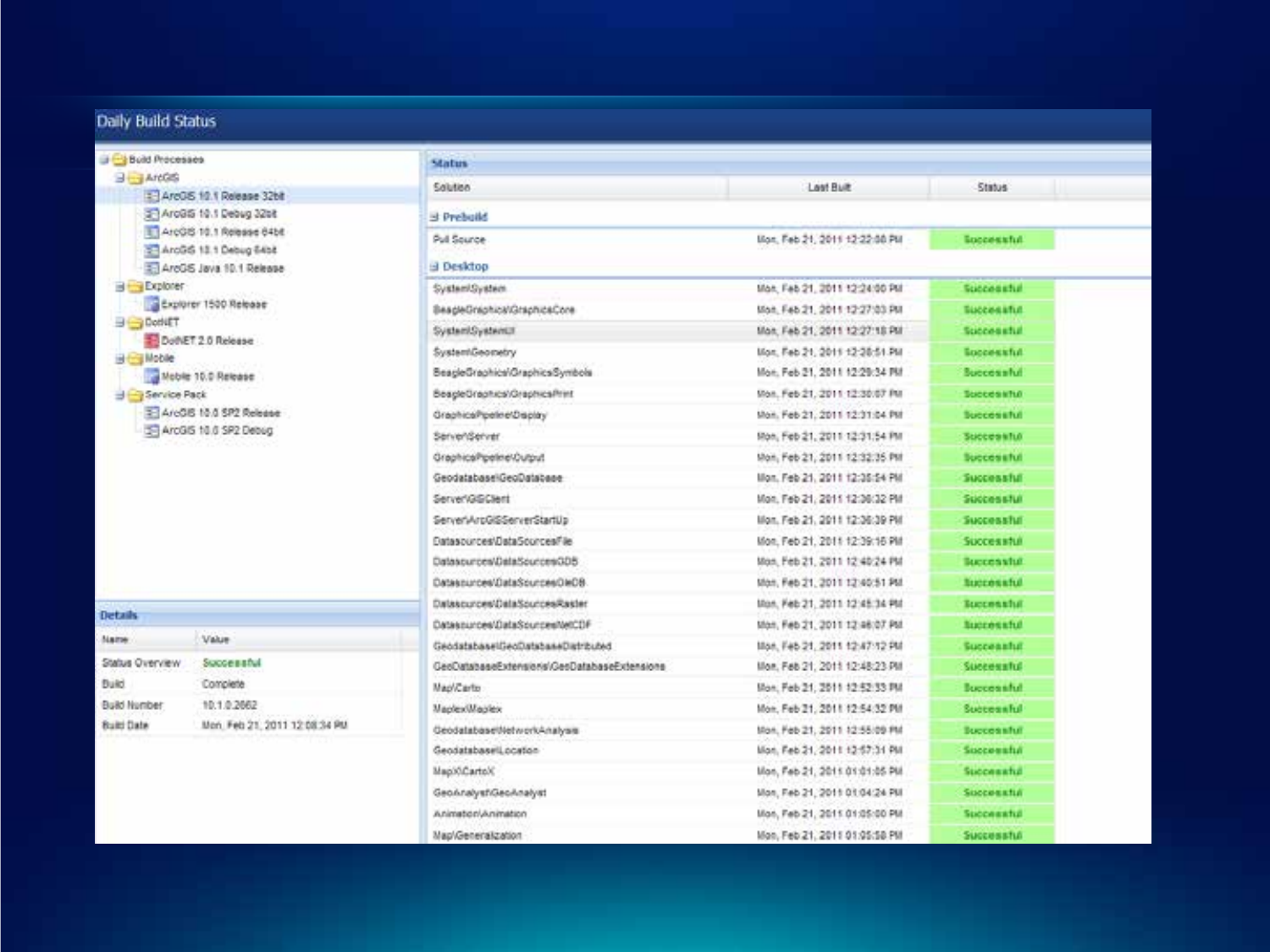| Anciūtis Source Search                                                                                                                                                                                                                                                                                                                                                                                                                                                            |                                                                                                                                                        | Walkzeite Dar Nichige 17  <br>$\sigma$                                                                                                                                                                                                                                                                                                                        |
|-----------------------------------------------------------------------------------------------------------------------------------------------------------------------------------------------------------------------------------------------------------------------------------------------------------------------------------------------------------------------------------------------------------------------------------------------------------------------------------|--------------------------------------------------------------------------------------------------------------------------------------------------------|---------------------------------------------------------------------------------------------------------------------------------------------------------------------------------------------------------------------------------------------------------------------------------------------------------------------------------------------------------------|
| <b>SH</b> ArcGIS Source Search                                                                                                                                                                                                                                                                                                                                                                                                                                                    |                                                                                                                                                        |                                                                                                                                                                                                                                                                                                                                                               |
| <b>Interface</b><br>O Advanced Search                                                                                                                                                                                                                                                                                                                                                                                                                                             |                                                                                                                                                        |                                                                                                                                                                                                                                                                                                                                                               |
| Results 1-10 of about 7,168. Your search took 0, 14 seconds.                                                                                                                                                                                                                                                                                                                                                                                                                      | Results by Relevance   View by Modified Date   A Latert Me   RIRSS                                                                                     | to Bing Suggestions:                                                                                                                                                                                                                                                                                                                                          |
| a) interface<br>file://94testbukd4isserdreever2008_arcgsgold/arcgs/server.net/inanager/arcgsmanager/nanager/app_code/servermanager/interface - 2/21/2011<br>e) interface<br>e) rastergraphicelements.idl.<br>[default] interface ILirknown; interface Itlement; interface ItlementProperties; interfac.<br>Ne://94testbuild4/searcheerver2008_arcgiogold/wrops/map/carto/apioupport/id/nastergraphicelements.idl - 793 - 11/2/3989<br><b>Relationship</b>                         | file://94teitbuild4/eaerchsenier2008_arcgopold/arcgo/senier.net/manager/arcgomanager/manager/app_code/applicationmanager/ <b>interface</b> - 2/21/2011 | <sup>Il</sup> Interface Security Systems<br># Interface Commercial Carpet<br># Interface Electronics<br><b>Shing:</b><br>b) Interface Global<br>Interface, Inc. is the world's largest.<br>manufacturer of modular carpet, which it markets<br>under the InterfaceR.OR, R.OR, and Bentley<br>Prince Street brands. Berroey<br>http://www.avterfaceglobal.com/ |
| interface for the nedify edge task."), hidden   interface INodifyEdgeTask : IEdETask ( ):<br>file://94testbuld4/searchserver2008_aropsgold/arops/editor/editorext/apisupport/id/titusui.idl - 1993 - 11/3/7010-<br>a) amstools.idl<br>[default] interface IUniverse; interface IUDDTosbarthwroment; ]; [ u.id(88F120E1-A98<br>fle://94testbuild4/searchserver2008_arcgiogold/arcgio/globe/arcglobe/apinupport/d9/gmxtools.idi - 41411 - 1/20/2011                                 |                                                                                                                                                        | iii) Interface (computing) - Wikipedia, the<br>free encyclopeda<br>In the field of computer science; an interface<br>refers to a point of interaction between.<br>components, and is applicable at the level of both.<br>hardware and software.<br>http://en.wikbedu.org/wki/Interface<br>(concuter p                                                         |
| a) setticels idi<br>[default] interface IUninover; interface IDDDTooberEnvironment; }; mmdef _OLB_BULD_ /<br>file://94testbukb4/searchserver2008_arcgisgold/anngs/3danalyst/ancscene/apisupport/id/isvtnois.idl - 1383 - 1273/2009<br>cadannotationlayer.idi<br>[default] interface Junimove; interface ICoverageArnotationLayer; interface ICoverageArnota<br>fle://tHtmlbuild4/searcheerver2008_eropspold/arcgs/map/cirto/qpsupport/df/cadarinotatoriayer.id - 3/8 - 4/19/2010- |                                                                                                                                                        | [8] Interface - Wkopedia, the free<br>encyclopedia<br>Technical journals. Interfaces (operations<br>research). Journal of the Royal Society Interface;<br>Science and bechnology. Bloinferface; Interface<br>(chemistry), boundary surface.<br>http://en.wikipedia.org/wiki/Interface-                                                                        |
| c) representationerfects.idl<br>the United States and applicable international.<br>Ne://94testbuild4/searchserver2008_arcgiogold/arcgis/graphicspoelne/deplay/apisupport/ld/representationeffects.id - 30x3 - 6/15/2010                                                                                                                                                                                                                                                           | P COPIRIGHT @ 2006 ESRI TRADE SECRETS: ESRI PROPREETARY AND CONFIDENTIAL Unpublished material - all rights reserved under the Copyright Laws of        | $D$ More results                                                                                                                                                                                                                                                                                                                                              |
| at representation tools.idi<br>Interface (RepresentationWindow: DJnknown { [ helpcontext(71394), helpstring("Shows t<br>fie://t-Nastbuild-tisearchaerver2008_arcgsgold/ancgs/editor/editor/apsupport/dj/representationtools.xB - 23FII - 11/11/2009                                                                                                                                                                                                                               |                                                                                                                                                        |                                                                                                                                                                                                                                                                                                                                                               |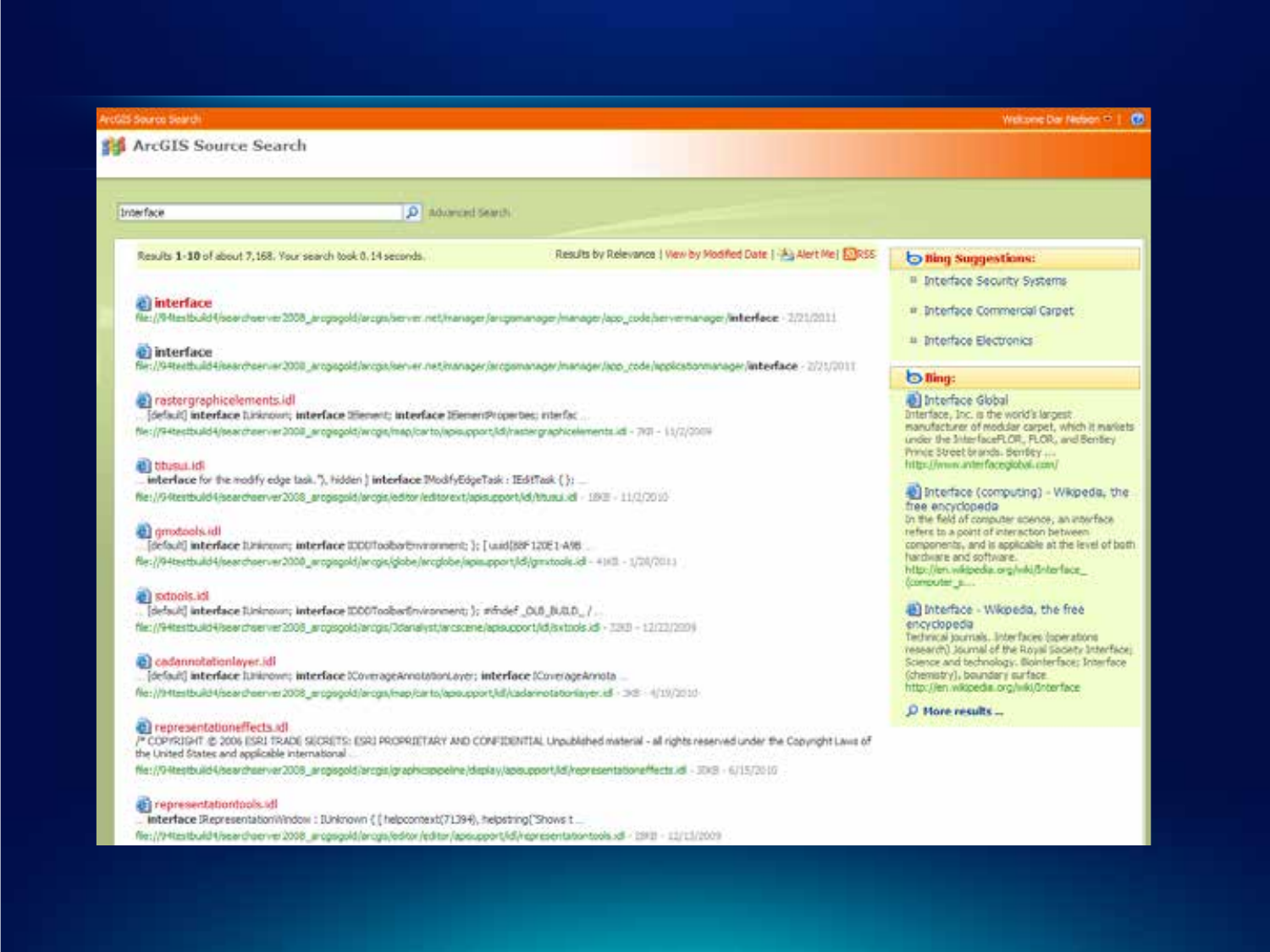### **ESRI Development Wiki**

#### Welcome AVWORLD\dar

Concordia

Wiki

Software Development

If you are new to Wiki.

read OneMnuteWiki or VisitorWelcome.

Show Changes<br>Existe

Recent Changes Subscriptions

Lost and Found Tind References

Concordia Home

ESRI Admin Tesks

8/20/2008 2:54:16 PM

ANWORLD-nach3957

8/20/2008 12:27:37 PM AVWORLD-roch5567

8/20/2008 12:27:22 PM

Concordia TOC

Ð

**EX** Rename Search

Go To

History

**D** Print

### **Coding Guidelines**

Page Type: Design Welcome to the Concordia

Page Status: Proposed

Author: Dar, Craig, Nachiket



Concordia Home > Concordia > Development Process > Coding Guidelines

The purpose of this site is to coordinate and document coding guidelines. The coding guidelines are here to help you develop to the ArcGIS standards. These standards will change over time. The coding standards are written and maintained by many people who have a vested interest in these areas. If you have questions regarding the content of a page or if you feel that additions or changes should be made to a page, you should post your comments on Coding Guidelines Discussion Forum and you must cordinate those changes with the page's author.

ESALizem | 6541 Support Center | AirZone

### **Coding Guidelines Contents**

### UJ ArcGIS Coding Guidelines

- · Introduction
- · Q Coding Standards
	- c a Overview
	- $\circ$   $2c...$
	- $\circ$  **B** NET
	- $\circ$   $\Box$  Java
	- $\circ$   $\Box$  COM
	- $\triangle$  D in
	-
- Cross Platform
- · **WILSN** (Internationalization)
	- o **Q** Overview
	- o **III** Internationalizing the Code
	- o Making the Code Localizable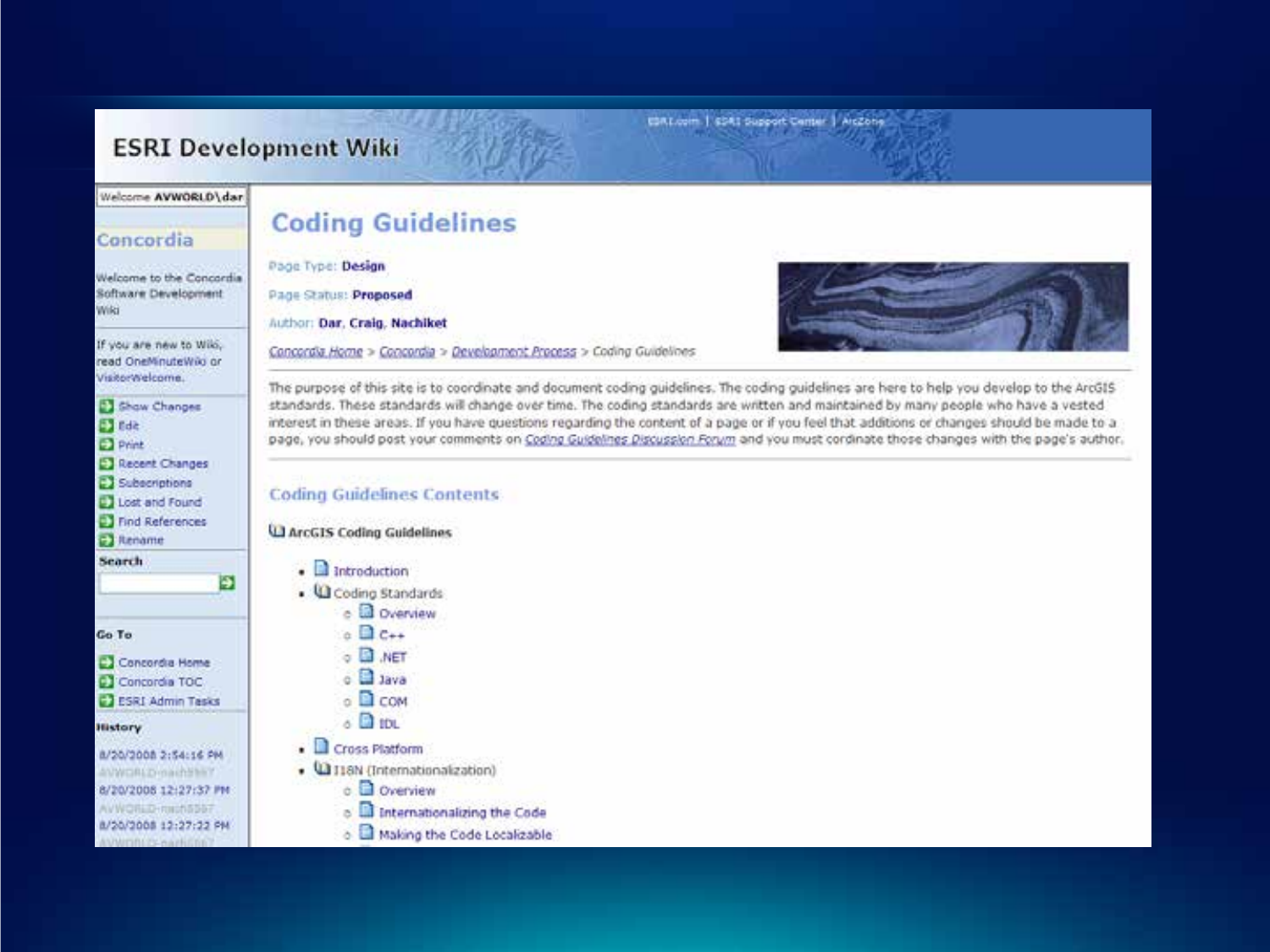| Rodutt Development Portal > Developer Central > Derived View |  |  |
|--------------------------------------------------------------|--|--|
|                                                              |  |  |
|                                                              |  |  |

### Derived View

### Home

### View All Site Content

#### **Documents**

· Shared Documents

#### **Pictures**

- tists
- $\triangle$  Contacts
- \* Tadia

#### **Discussions**

- General Discussion
- **Sorveys**
- **Recycle Bin**

### ArcGIS Derived View Information Site

Contains information about creating and working in a Derived View (Development Branch).

#### How to:

- # Creating and Working in a Dertved View
- a Requesting a Development View
- \* Creating a Build for the Development View
- II Merging the Development view back to Gold

#### OffCycleRelease

| <b>STATISTICS</b> SERVICES AND RESIDENCE. | Project Name - Project Documentation                                                                                                                                                                                                    |       |                       | Deviced Bubbe GLOsher OALer |                   |
|-------------------------------------------|-----------------------------------------------------------------------------------------------------------------------------------------------------------------------------------------------------------------------------------------|-------|-----------------------|-----------------------------|-------------------|
|                                           | FieGDB_API http://deverb/Software1920Refeases/ArcGSS94/GroupSites/GeoData/FieGDB_OperAPI/Prayect%20Phases/Fie1920GDB% Dievid<br>(1) 사진 이 사진 100% 이 사진 사진 2000년 100% 이 사진 사진 사진 사진 사진 사진 사진 사진 사진 사진 사진 사진<br>204/1%20Project%20Plan.doc | Soura | David<br><b>SOURA</b> | Lance<br>Shipman            | Lance.<br>Shipman |

### Ill Add new item

### Current Development Projects derived from Gold (10.0)

| Project Name:       | Project Documentation                                                                                                                       | Devisiond                       | <b>Builder</b>          | <b>CR Ovens</b>            | CALLING              | - Davi Allan | View Toame            |   |
|---------------------|---------------------------------------------------------------------------------------------------------------------------------------------|---------------------------------|-------------------------|----------------------------|----------------------|--------------|-----------------------|---|
| ArcGISMobile        |                                                                                                                                             | <b>Frederic</b><br><b>ALDYY</b> | Aubry                   | Frederic Jeff Shaner       | <b>Jeff Shaner</b>   |              | And C27 Short via     | 1 |
| Generates           | http://deverfo/Software%.<br>201eleases/ArcGIS94/GroupStes/Core/3D/default.aspx                                                             | Dragan<br>Petrovic              | Ernest<br>Moran         | <b>UNITARY</b><br>Shephard | Jeepinder<br>Deal.   |              | <b>MIDDevelopment</b> |   |
| Aurora              | http://devinfo/sites/doinetadf/Aurora/Hone.aspx                                                                                             |                                 | <b>Wilbur</b><br>Hughes | <b>RAV Hansy</b>           | Anne<br>Reuland      |              | Aurora                | 1 |
| Discovery           | http://devinfs/Software%"<br>20Releases/ArcGIS94/GroupSites/Server/ageServer/dacovery/default.aspx.<br><b>PERMIT RESIDENCE DE L'AN</b>      | Peter<br>DSouza                 | Peter<br>DSouth         | Davrd:<br>Condes           | David.<br>Condes     |              | Discovery             |   |
| FleCOS_APD          | Http://devinlo/Software%<br>20Releases/ArcGIS94/GroupStes/GeoData/FleG26_OpenAPLProject%<br>20Phases/File %20006%20AP1%20Project%20Plan.doc | David Sousa David               | SOURN                   | Lance<br>Shipman           | Lance<br>Shipman     |              | FiedD6_API            |   |
| Explorer 1500       | . IL CROSSING CONTROL DE TRANSPORTATION                                                                                                     | Paul<br>Prikington              | Dar<br>Nation           | Dara Burlo                 | Dara Burlo:          |              | Explorer 1500         |   |
| <b>XDevelopment</b> | http://devinfo/Software*%<br>20Releases/ArcGIS94/GroupStes/Core/3D/default.aspx                                                             | Dragan<br>Petrovic              | Ernest<br>Moran         | Nethan<br>VS BETRART FIART | Nathan<br>Viaimerdam |              | <b>XXX</b> evelopme   |   |
|                     |                                                                                                                                             |                                 |                         |                            |                      |              |                       |   |

Development Projects Merged and Closed (10.0)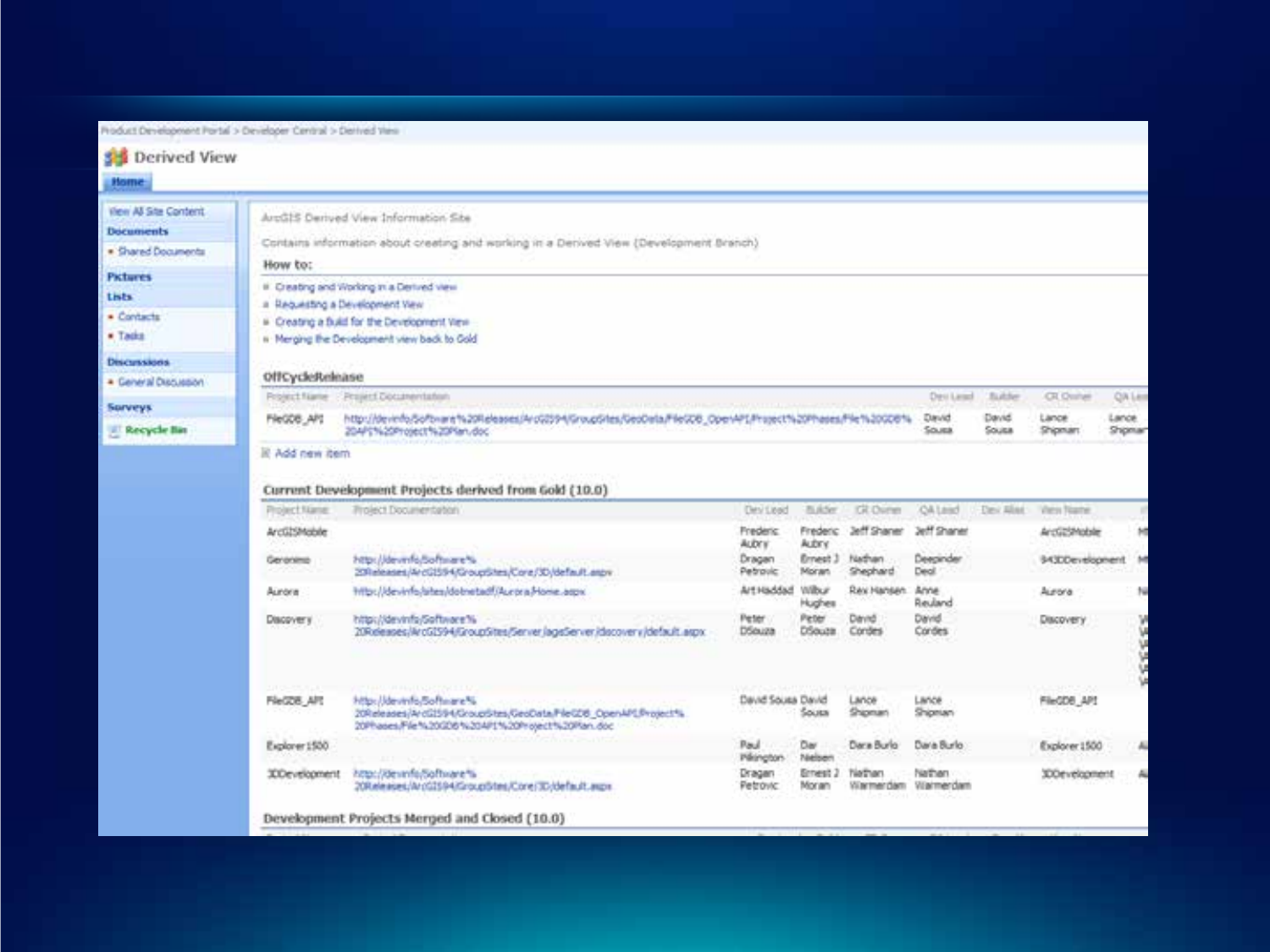| Product Development Portal > Developer Central |                                                                                                | Welcome Dar Netken .   My Site   My Links      |                | <b>Links</b>       |  |
|------------------------------------------------|------------------------------------------------------------------------------------------------|------------------------------------------------|----------------|--------------------|--|
| Developer Central<br>Home                      |                                                                                                | This List: Visual Studio Discussio (M)         |                | o<br>Nile Actions  |  |
| $B^{\circ}$                                    | Developer Central > Yimail Etudio Distussion<br><b>Visual Studio Discussion</b>                |                                                |                |                    |  |
| View All Site Content                          | New Actions<br>Settings *                                                                      |                                                | View: Subject  |                    |  |
| <b>Documents</b>                               | Subbect                                                                                        | O'Created By                                   | <b>Titrian</b> | Last Opdated       |  |
| · Shared Documents                             | Cantraling intelligence                                                                        | <b>Julo Andrade</b>                            | a              | 5/7/2010 4:29 PM   |  |
| <b>Pictures</b>                                | VS2010 breaks debugging HPC in VS2008                                                          | Day Nelsen                                     | ŏ              | 4/26/2010 7:10 AM  |  |
| <b>Lister</b>                                  | unordered, map hie missing after setting up a new developer system                             | Dar Nielsen                                    | ٥              | 4/6/2010 8:37 AM   |  |
| · Developer Tools                              | How can I avoid shipping into petty functions (such as snart pointer methods) while debugging? | Sergey Ivanenko                                |                | 12/2/2008 5:33 AM  |  |
| * 10 BuildErrore<br>· Internal Presentations   | When solutions ibrojects take too long to load or appear to be hung                            | Sivabalan<br>Muffsárlahnan.                    | o.             | 9/9/2008 11:37 AM  |  |
| . Third Party                                  | Purify Integration with MS VS 2008                                                             | Santay Magal                                   | O.             | 9/2/2008 2:47 PM   |  |
| Dependencies                                   | Double diding to open solution files on vista does not work.                                   | Svabalart                                      | ā.             | II/1/2008 10:25 AM |  |
| Discussions<br>· General Discussion            | Windows SDK Communistion tool                                                                  | Muthukrishnan<br>Svabalan<br>Müff kalelishinan | ō.             | 6/30/2008 2-43 PM  |  |
| * Visual Studio Discussion                     | What is the charact loys to build a colution?                                                  | Dar Nalsan                                     | ö              |                    |  |
| * StarTeam Discussion                          | What is the shortcut key to show breakpoints?                                                  | Dar Nielsen                                    | ۵              |                    |  |
| · Huld Discussion                              | How can I get F7 to build the selected project?                                                | Dar Nelsen                                     | ö              |                    |  |
| a: StarTwarn Changer<br>Request Discussion     | Where is Class Wizzard or how to added message handlers?                                       | Day Netham                                     | a              |                    |  |
| · ArcGIS Developer tools                       | Where is a list of all the shortcut keys?                                                      | <b>Ciar Nielsen</b>                            | ä              |                    |  |
| · Side-By-Side                                 | My custom build step is failing, is there a fix?                                               | Dar Nielsen                                    |                |                    |  |
| · Source code Validation -                     | How do I fix an unknown error in hash h?                                                       | Dar Nelsen                                     | õ              |                    |  |
| SCV<br>· Getbuild Discussion                   | What are the changes in ATL / NFC?                                                             | Dar Nelsen                                     | Ŭ.             |                    |  |
| . Error Reports (Crash)                        | What is new in Visual Studio?                                                                  | Dar Nelsen                                     | Q              |                    |  |
| dumps)                                         | Where can I get information about WR.?                                                         | Dar Nelsen                                     | 0              |                    |  |
| · ArcGIS Server                                | How do I setus a developer machine?                                                            | Dar Nielsen                                    | o              |                    |  |
| Surveys                                        | Where can I get Dependency waker?                                                              | Dar Nielsen                                    | ŏ              |                    |  |
| <b>Recycle Bin</b>                             | Can I add TODO, HACK, or UNDONE to the task lat mindow?                                        | Dar Nielsen                                    | ò.             |                    |  |
|                                                | Can I add custom keywords to the task lot window?                                              | Dar Nielsen                                    | ö              |                    |  |
|                                                | Can I store more than one item on the dipboard?                                                | Dar Nielsen                                    | ä              |                    |  |
|                                                | How can't get a summary view of code in a file?                                                | <b>Curi Nielsen</b>                            | ö              |                    |  |
|                                                | Can I word wrap?                                                                               | Dar Nielsen                                    | õ              |                    |  |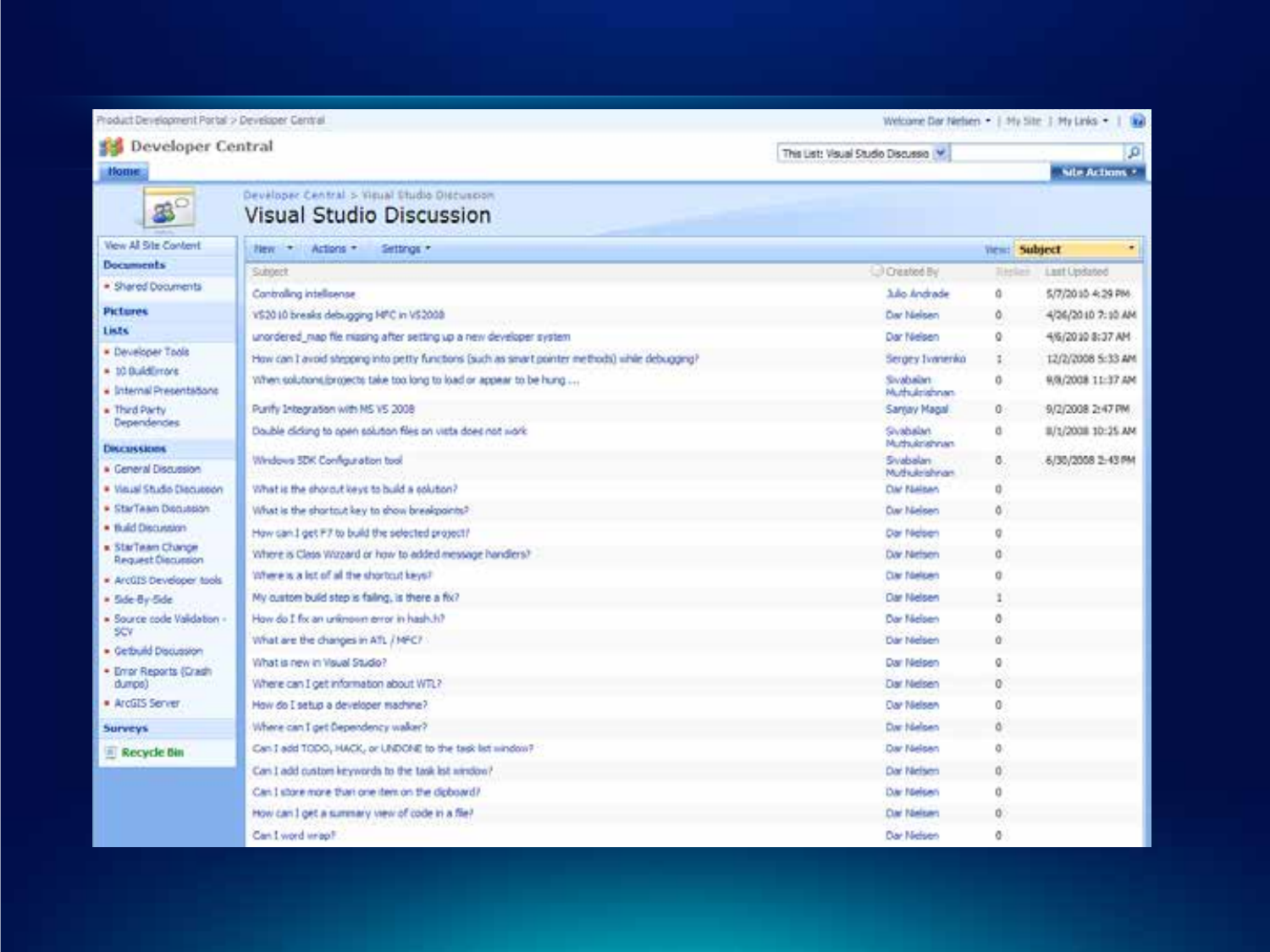## **Recommended Reading**

• **"Software Configuration Management Patterns", Stephen P. Berczuk with Brad Appleton**

> **SOFTWARE CONFIGURATION MANAGEMENT PATTERNS**

Effective Teamwork, Practical Integration